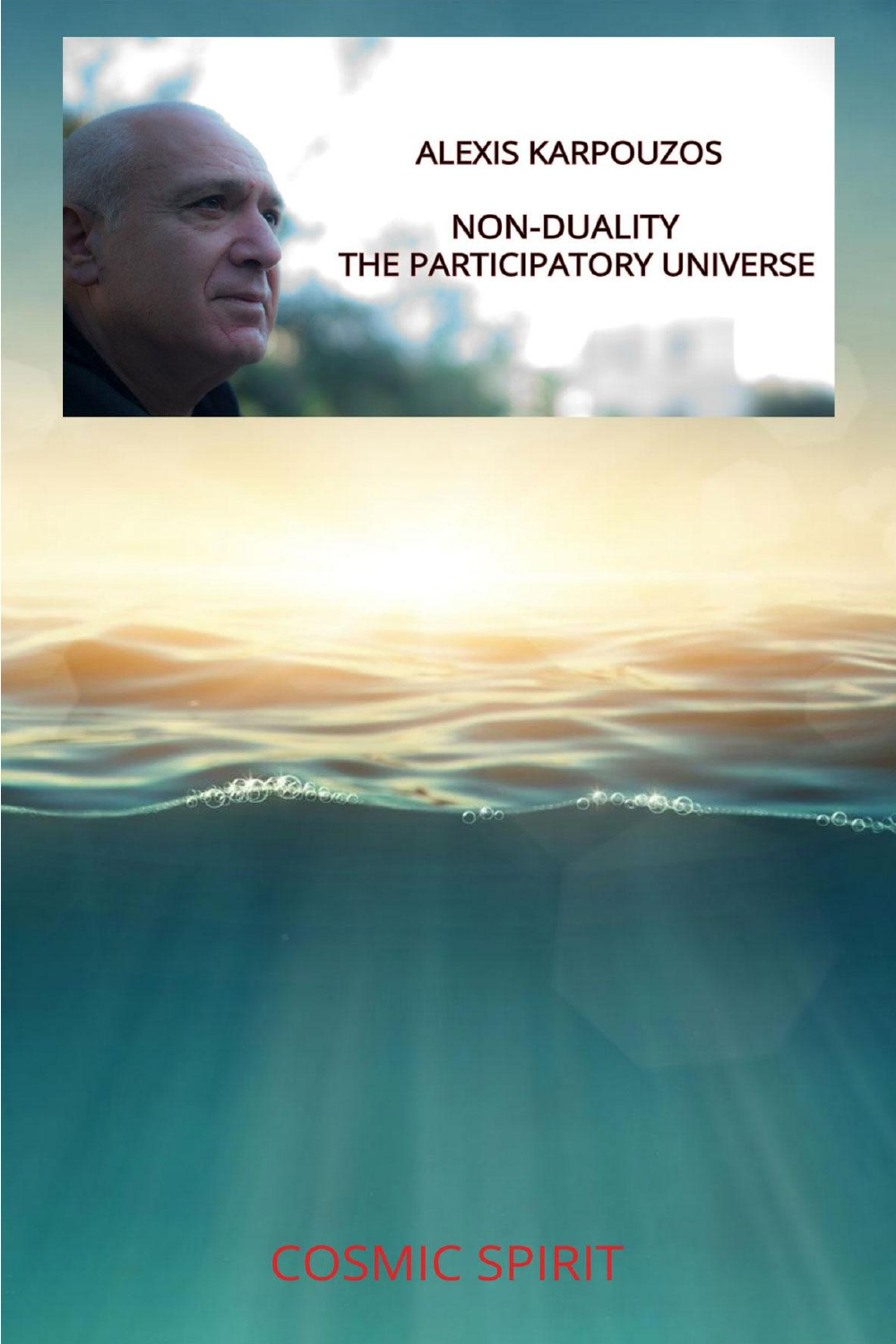## **ALEXIS KARPOUZOS**

## **NON - DUALITY**

## **THE PARTICIPATORY UNIVERSE**

**EDITIONS**

**COSMIC SPIRIT**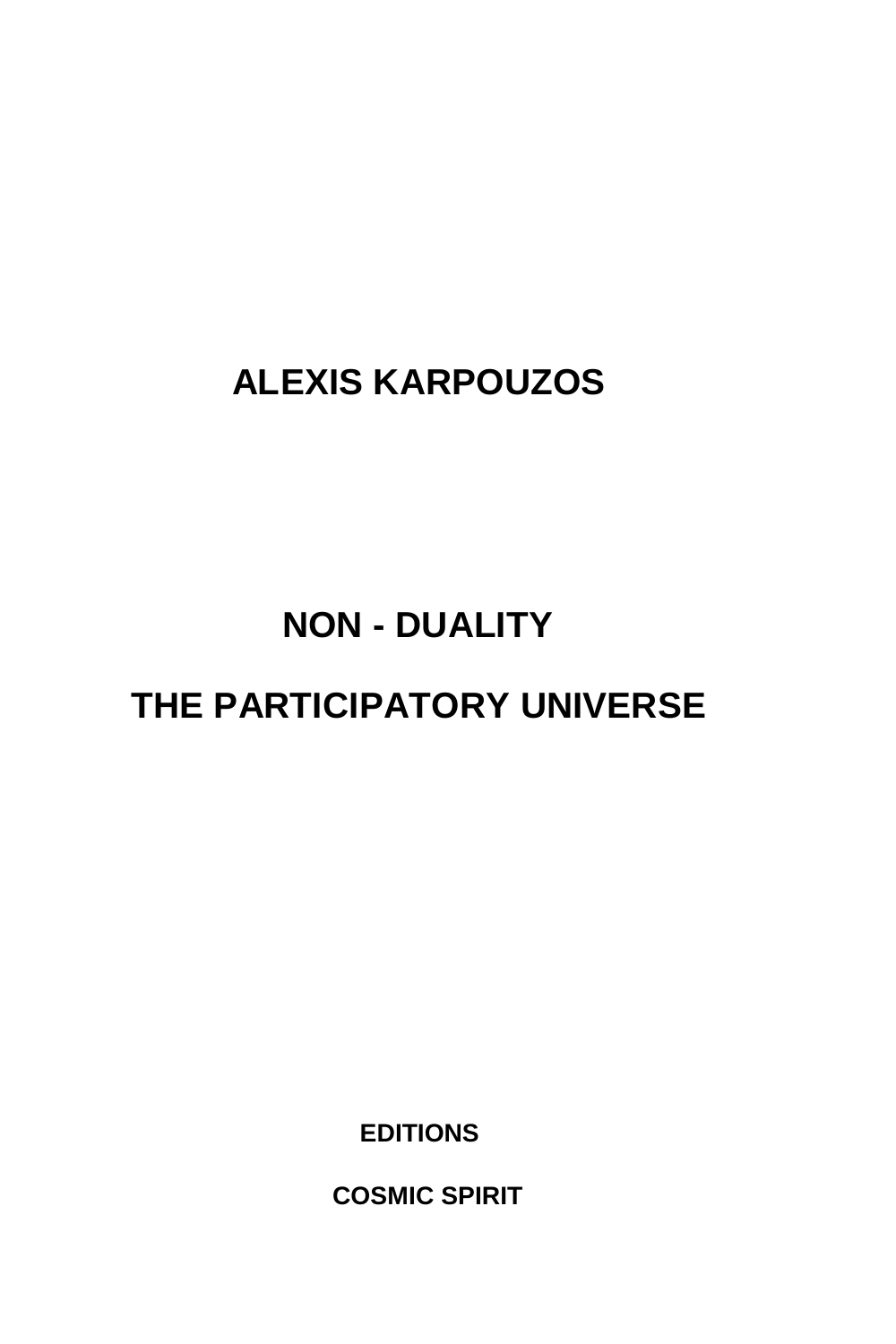''The universe is not a world of separate things and events but is a cosmos that is connected, coherent, and bears a profound resemblance to the visions held in the earliest spiritual traditions in which the physical world and spiritual experience were both aspects of the same reality and man and the universe were one. The findings that justify this new vision of the underlying logic of the universe come from almost all of the empirical sciences: physics, cosmology, the life sciences, and consciousness research. They explain how interactions lead to interconnections that produce instantaneous and multifaceted coherence–what happens to one part also happens to the other parts, and hence to the system as a whole. The sense of sacred oneness experienced by our ancestors that was displaced by the unyielding material presumptions of modern science can be restored, and humanity can once again feel at home in the universe''.

Alexis Karpouzos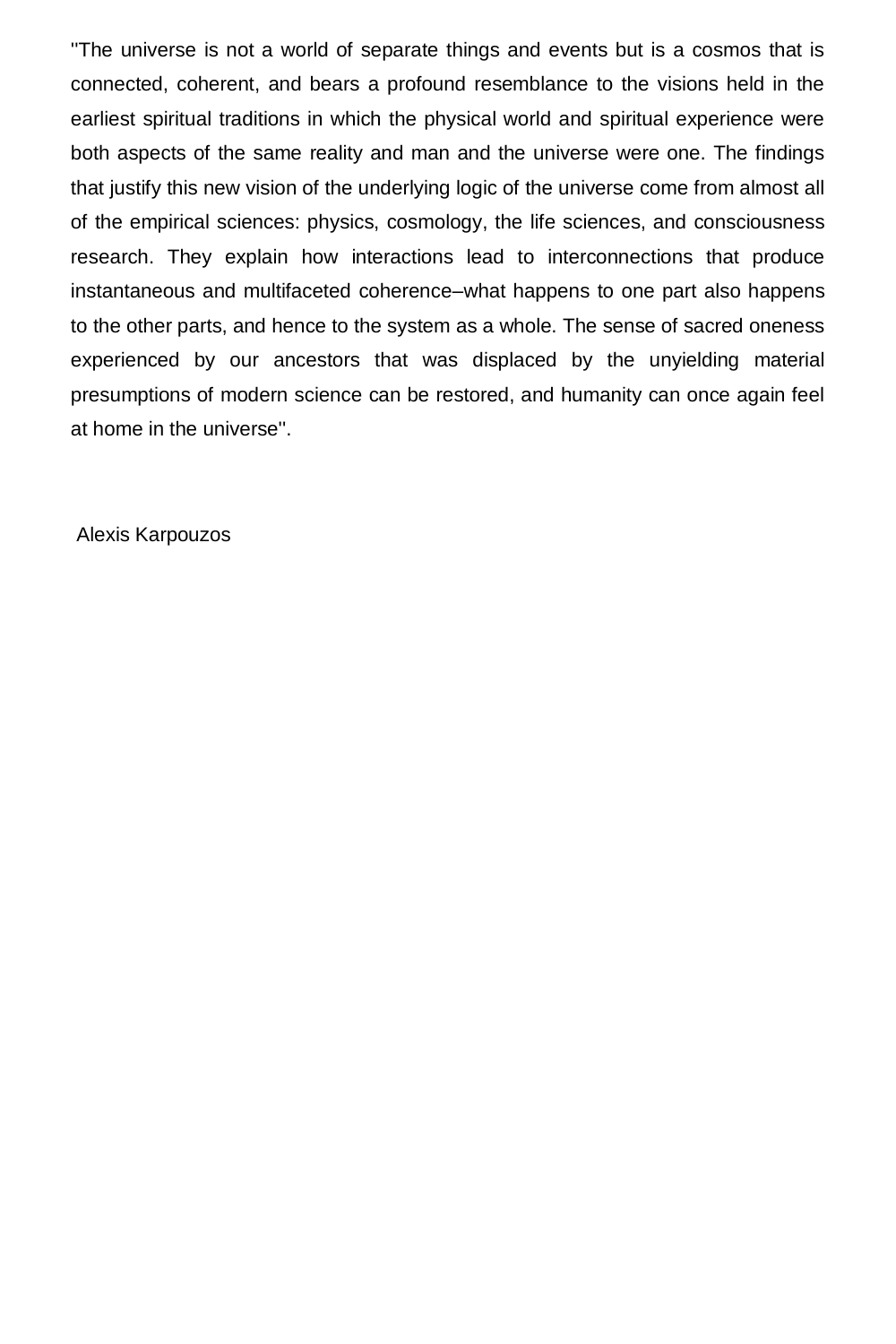### **Contents**

Chapter 1

A new cosmic shift

Chapter 2

The End of Certainty Chaos, Complexity And Self-Organized Systems………………4

Chapter 3

Beyond the separation: the new cosomological paradigm…………………………….1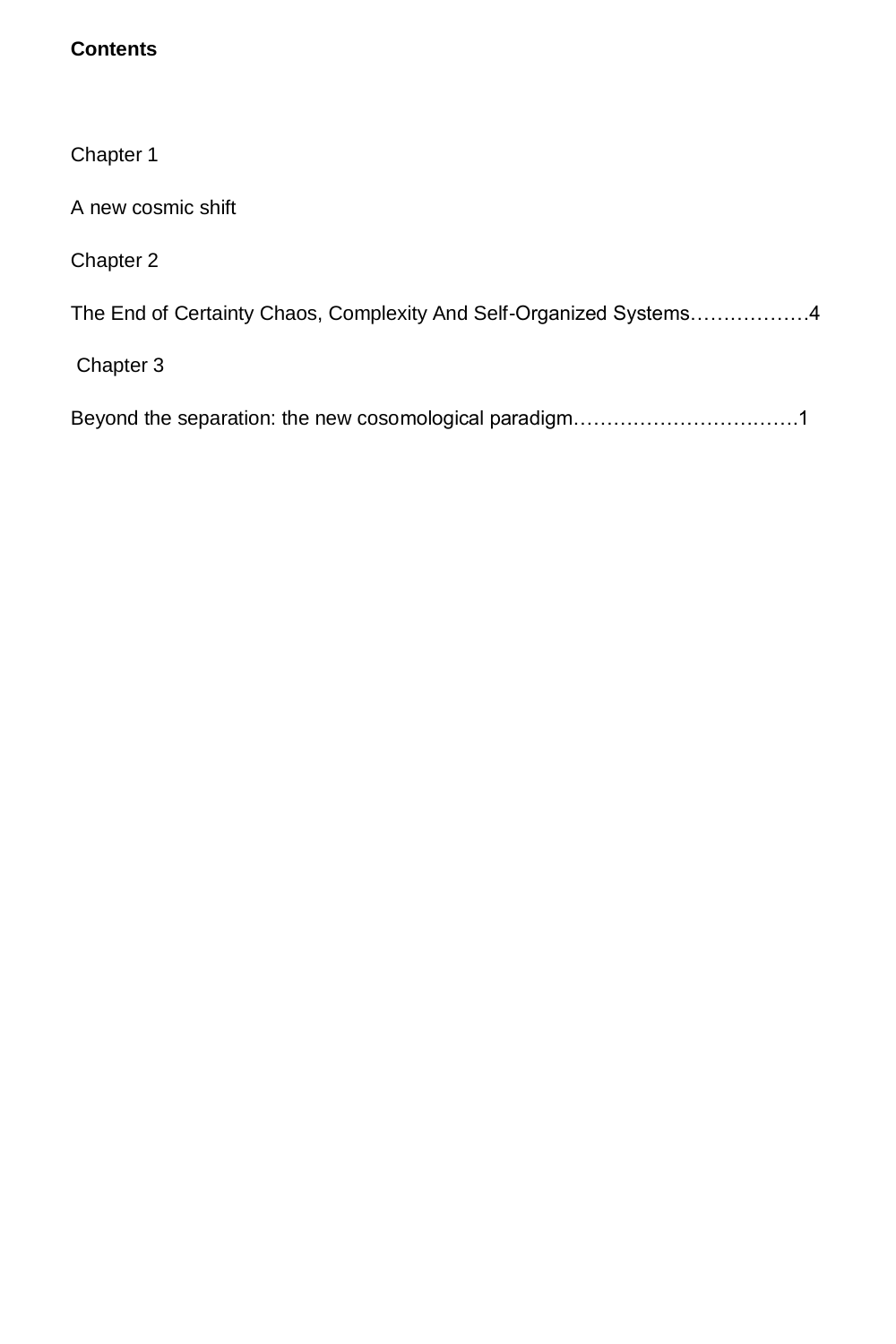#### **HISTORICAL RECURSIOΝ**

#### **THE AWAKENING OF THE HOLISTIC SPIRIT WEST**

The roots of physics, as of all Western science, are to be found in the first period of Greek philosophy in the sixth century BC, in a culture where science, philosophy and religion were not separated. The sages of the Milesian school in Ionia were not concerned with such distinctions. Their aim was to discover the essential nature, or real constitution, of things which they called 'physis'. The term 'physics' is derived from this Greek word and meant therefore, originally, the endeavour of seeing the essential nature of all things. This, of course, is also the central aim of all mystics, and the philosophy of the Milesian school did indeed have a strong mystical flavour. The Milesians were called 'hylozoists', or 'those who think matter is alive', by the later Greeks, because they saw no distinction between animate and inanimate, spirit end matter. In fact, they did not even have a word for matter,since they saw all forms of existence as manifestations of the 'physis', endowed with life and spirituality.

Thus Thales declared all things to be full of gods and Anaximander saw the universe as a kind of organism which was supported by 'pneuma', the cosmic breath, in the same way as the human body is supported by air. Pythagora's cosmotheory supported that spirit is the matter of the world and it is subject to a mental set that expresses the Universal Divinity. The "Universal Mind" (or the global consciousness as it is differently called nowadays), namely the totality of all the actions and thoughts, is what creates reality around us in the same way quantum physics teaches us that the observer chooses his reality among an ocean of probabilities the moment of the observation, i. e. at the act of thought.

The monistic view of the Milesians was very close to that of ancient Indian and Chinese philosophy, and the parallels to Eastern thought are even stronger in the philosophy of Heraclitus of Ephesus. Heraclitus believed in a world of perpetual change, of eternal 'Becoming'. For him, all static Being was based on deception and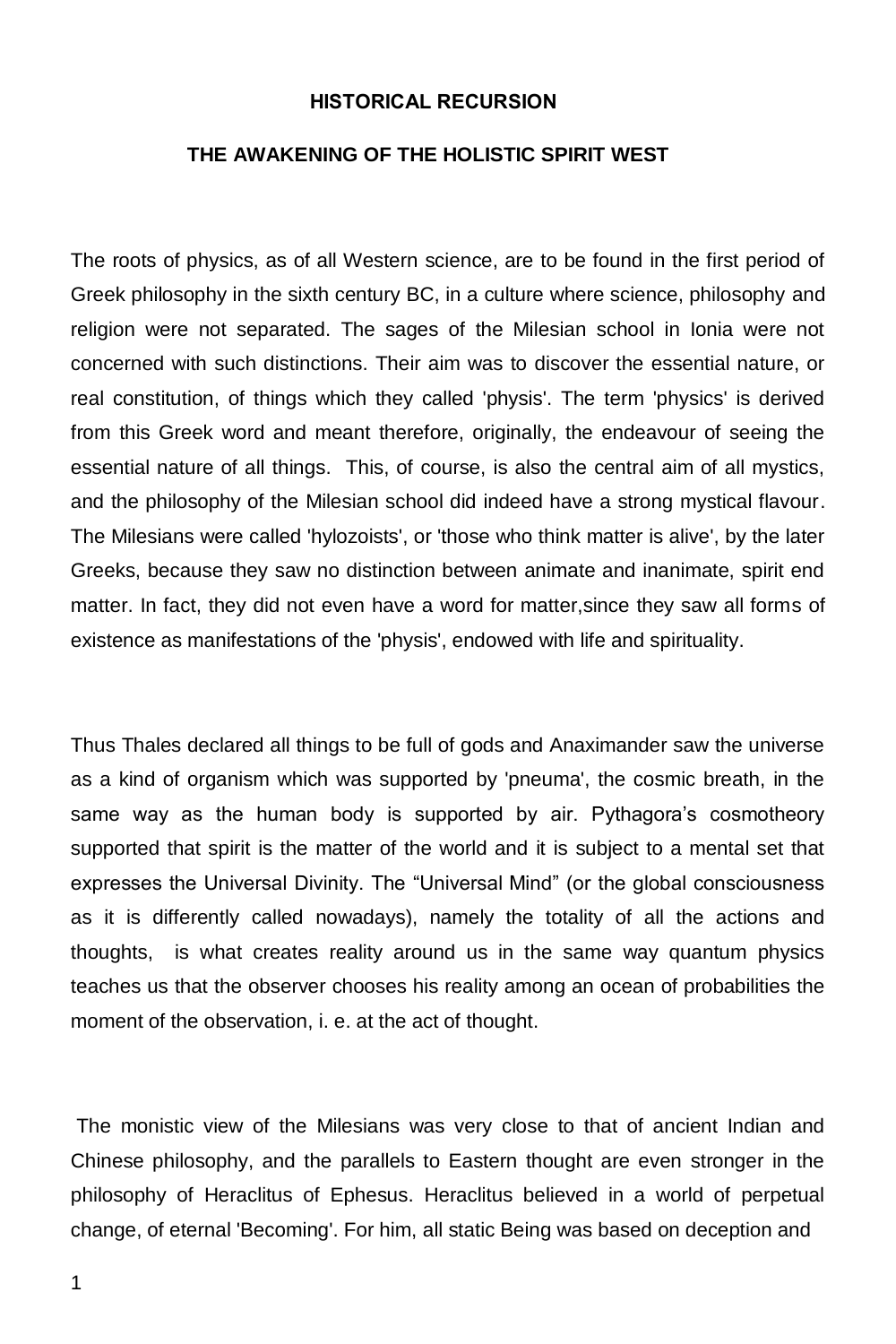his universal principle was fire, a symbol for the continuous flow and change of all things.

Heraclitus taught that all changes in the world arise from the dynamic and cyclic interplay of opposites and he saw any pair of opposites as a unity. This unity, which contains and transcends all opposing forces, he called the Logos .

#### **THE AWAKENING OF THE UNIVERSAL SPIRIT EASTERN**

In the same period of Greek philosophy in the sixth century BC, in a Eastern culture where philosophical thinking and religion were not separated. Although the various schools of Eastern thought differ in many details, they all emphasize the basic unity of the universe which is the central feature of their teachings. The highest aim for their followers-whether they are Hindus, Buddhists or Taoists-is to become aware of the unity and mutual interrelation of all things, to transcend the notion of an isolated individual self and to identify themselves with the ultimate reality. The emergence of this awareness-known as 'enlightenment'-is not only an intellectual act but is an experience which involves the whole person and is religious in its ultimate nature. For this reason, most Eastern philosophies are essentially religious philosophies. In the Eastern view, then, the division of nature into separate objects is not fundamental and any such objects have a fluid and ever-changing character.

The Eastern world view is therefore intrinsically dynamic and contains time and change as essential features. The cosmos is seen as one inseparable reality-for ever in motion, alive, organic; spiritual and material at the same time. Since motion and change are essential properties of things, the forces causing the motion are not outside the objects, as in the classical Greek view, but are an intrinsic property of matter. Correspondingly, the Eastern image of the Divine is not that of a ruler who directs the world from above, but of a principle that controls everything from within. Μore specifically: The Chinese Tao is the symbol that characterizes the dialectic unity of opposites. The Tao is the rhythm which connects the opposites. The Hindu tradition of the Upanishads faces the personal ego as an illusion (Maya). Maya separates the personal Ego from the transcendent Being (Brahman).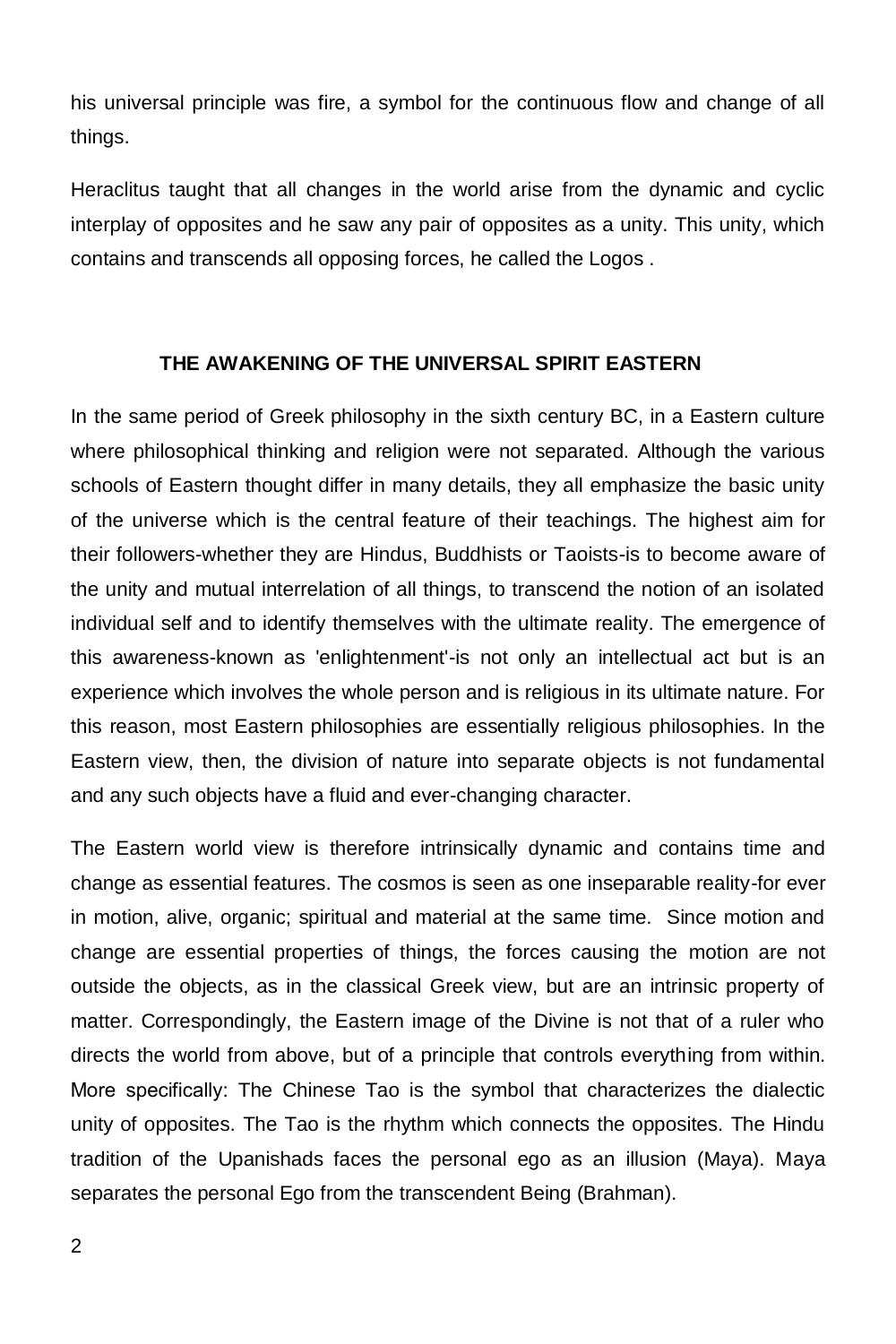When the illusion of the personal Ego is spoiled, then the compound with the Transcendent Being is achieved. The Transcendent Being is located deep inside the human's soul (Αtman). The human's soul (Αtman) and the Transcendent Being (Brahman) are the Same, boundlessly and timelessly. You are this one (tat tvam asi) "The one who lives inside all beings, but is something else compared to them. He, who is being ignored by the beings, but his body is all the beings. He, who controls all the beings from inside.

He is your Soul, the internal Auditor, the Immortal". The Vedas teach that we are more than physical bodies operating according to the laws of physics and chemistry. We, the eternal conscious self ( Atma ), are inherently connected to the greater whole ( ParamAtma ), and this eternal inherent connection is totally transcendental to matter. All living entities ( Atmas), having free will, are able to ignore this connection or recognize it. The Vedas teach us how to do both.

When we act as scientists and look for facts and accept them and then go on to use and act according to our new realizations we can make great progress. Similarly, as living entities, we must scientifically study the great work of the evidential books of the Vedas in order to help us realize the facts of this universe and beyond, and our natural position in it.

A Buddhist text gives us a vision of the time: "Buddha taught the past, the future, the natural world and each one of us is nothing but names, forms of thought, public words, simply superficial realities." A Buddhist sutra says: "the form is the vacuum, the vacuum is the form". For the Japanese Buddhist zen there is no other space, there is no other time. This moment is everything. In this moment the whole being is being summarized. In this moment everything is available, into this moment eternity penetrates the existence and existence penetrates eternity.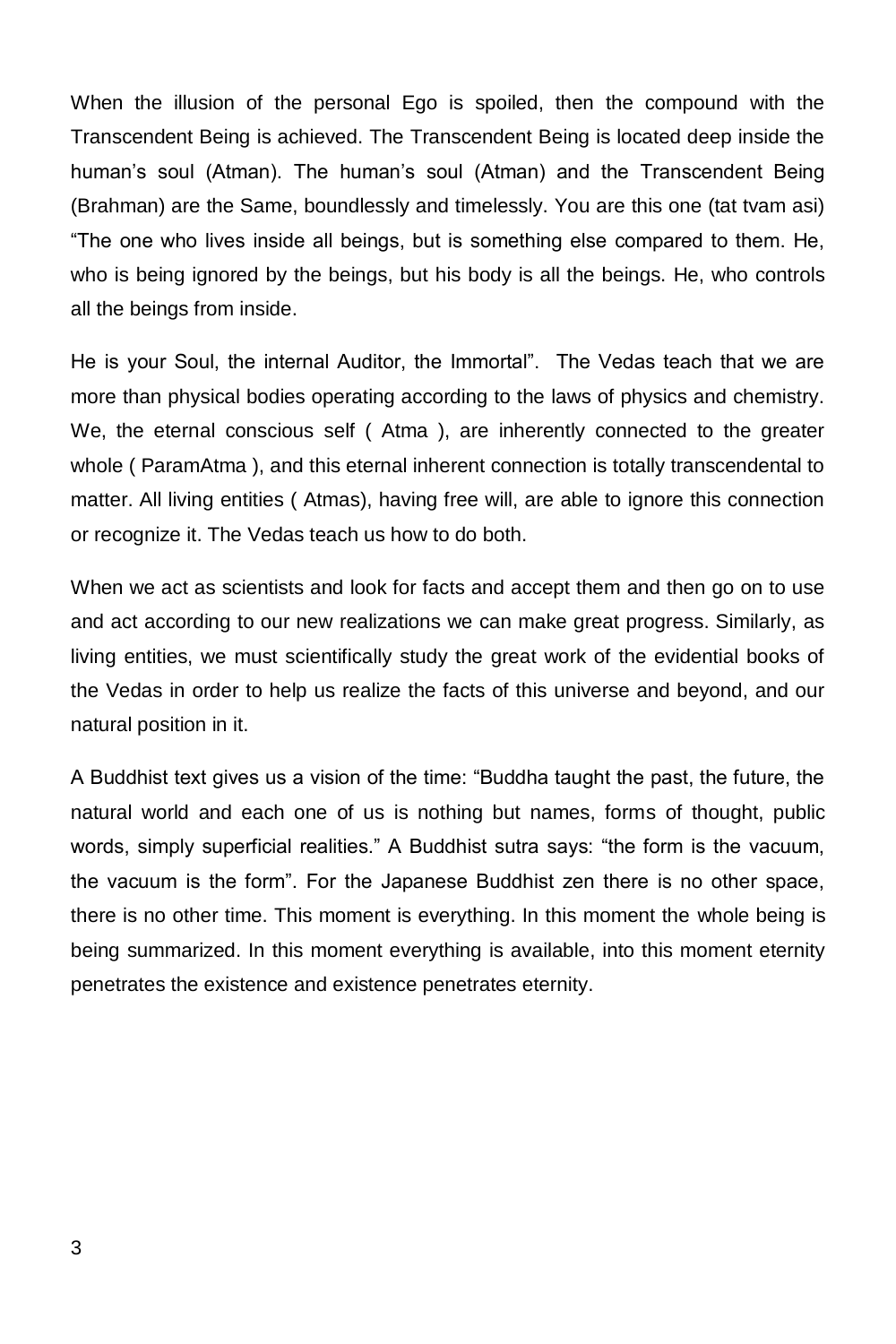#### **EARLY SIGNS OF SEPARATION IN WESTERN PHILOSOPHY**

Anaxagoras is the first thinker in the history of world that separated matter from spirit, the souled from the soulless and supported that the cosmic "Mind" includes all the laws that express the activity of God. For Anaxagoras the word Cosmos means "order in the cosmic system". The spirit of God is the creator of the order. The above applies to the entire Universe. The "deamon" of Socrates is the voice of God that works inside us, it is an echo of the voice that governs the Universe and defines the operation of everything in the world. This way, Socrates unites in a mutual substance the man, the Universe and the God! Socrates cogitates the sky, detects the stars, envisions the entire world and within him there is the profound conviction that through the "cosmic creation" and the "human fate", a superior Intellect, which is an imprint of our own Intellect, dominates.

The split of this unity began with the Eleatic school, which assumed a Divine Principle standing above all gods and men. This principle was first identified with the unity of the universe, but was later seen as an intelligent and personal God who stands above the world and directs it. Thus began a trend of thought which led, ultimately, to the separation of spirit and matter. and to a dualism which became characteristic of Western philosophy.

A drastic step in this direction was taken by Parmenides of Elea who was in strong opposition to Heraclitus. He called his basic principle the Being and held that it was unique and invariable. He considered change to be impossible and regarded the changes we seem to perceive in the world as mere illusions of the senses. The concept of an indestructible substance as the subject of varying properties grew out of this philosophy and became one of the fundamental concepts of Western thought.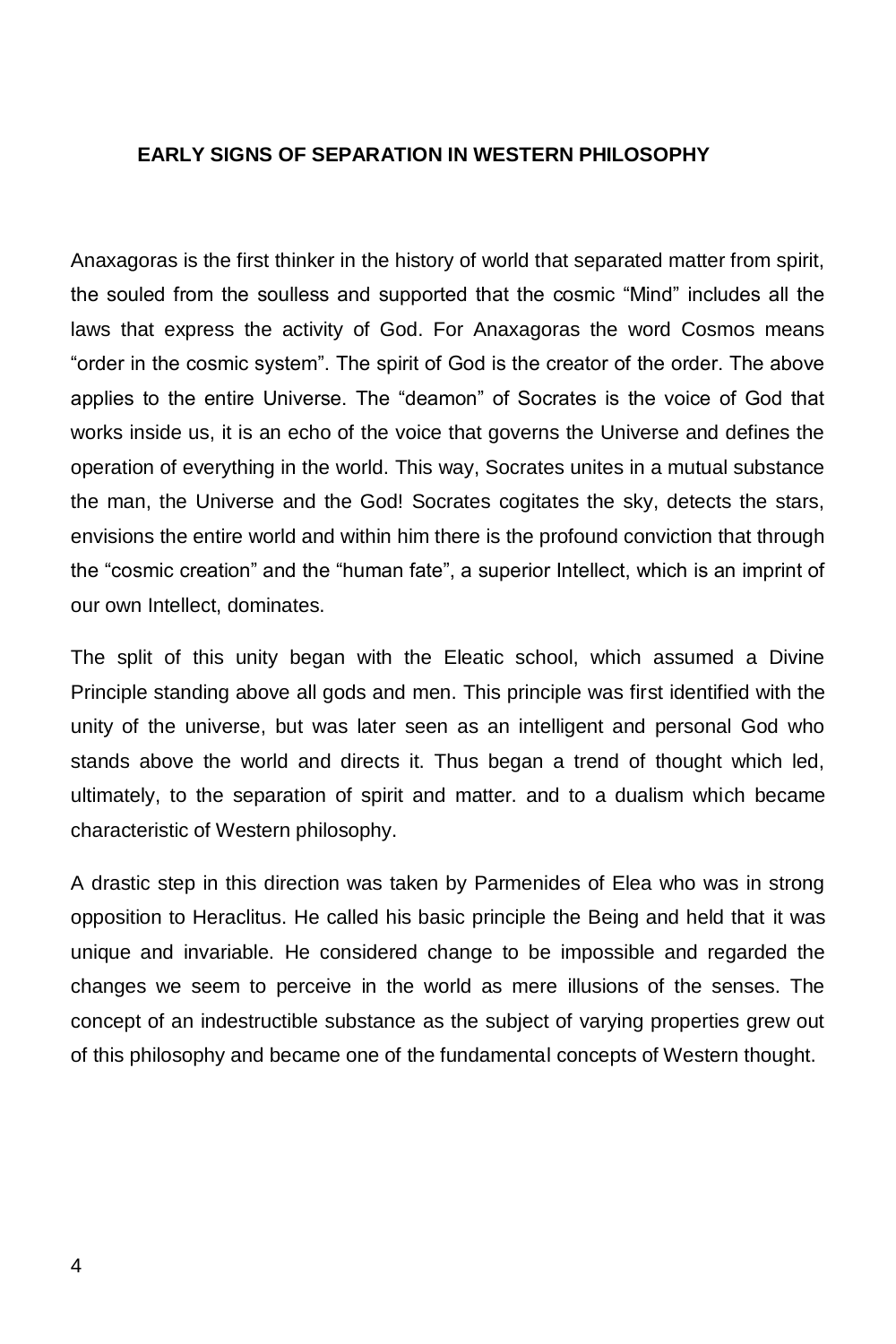#### **SYSTEMATIZATION OF SEPARATION**

In the fifth century BC, the Greek philosophers tried to overcome the sharp contrast between the views of Parmenides and Heraclitus. In order to reconcile the idea of unchangeable Being (Of Parmenides) with that of eternal Becoming (of Heraclitus), they assumed that the Being is manifest in certain invariable substances, the mixture and separation of which gives rise to the changes in the world. This led to the concept of the' atom, the smallest indivisible unit of matter, which found its clearest expression in the philosophy of Leucippus and Democritus. The Greek atomists drew a clear line between spirit and matter, picturing matter as being made of several ' basic building blocks '. These were purely passive and intrinsically dead particles moving in the void. The cause of their motion was not explained, 'but was often associated with external forces which were assumed to be of spiritual origin and fundamentally different from matter. In subsequent centuries, this image became an essential element of Western thought, of the dualism between mind and matter, between body and soul.

The classical philosophical thought and the theory of knowledge of Western culture from Plato and Aristotle (philosophy of Being), continuing with Descartes and the first epistemology (philosophy of Noesis – ''I am thinking, therefore I exist''), and ending the linguistic turn of Wittgenstein of the Vienna Circle and other positivists language (analytic(al) philosophy – linguistic analysis) - was founded on the separation Is and Not Is, Plenum and Vacuum, Cosmos and Thought, One and Multiple, Anything and Everything, namely on the separation Subject - Object. Of these ontological divisions were created epistemological separations as idealism - materialism and anthropological separation as Soul-Body e.t Philosophy, epistemology and theory of knowledge, consider that knowledge is acquired when a subject, as an externaluninvolved observer, represents in the mind of the subject, the '' Nature ''. But the ''Nature'' It is a metaphysical abstraction of the wholeness of the world, is a logical construct and has named "Nature".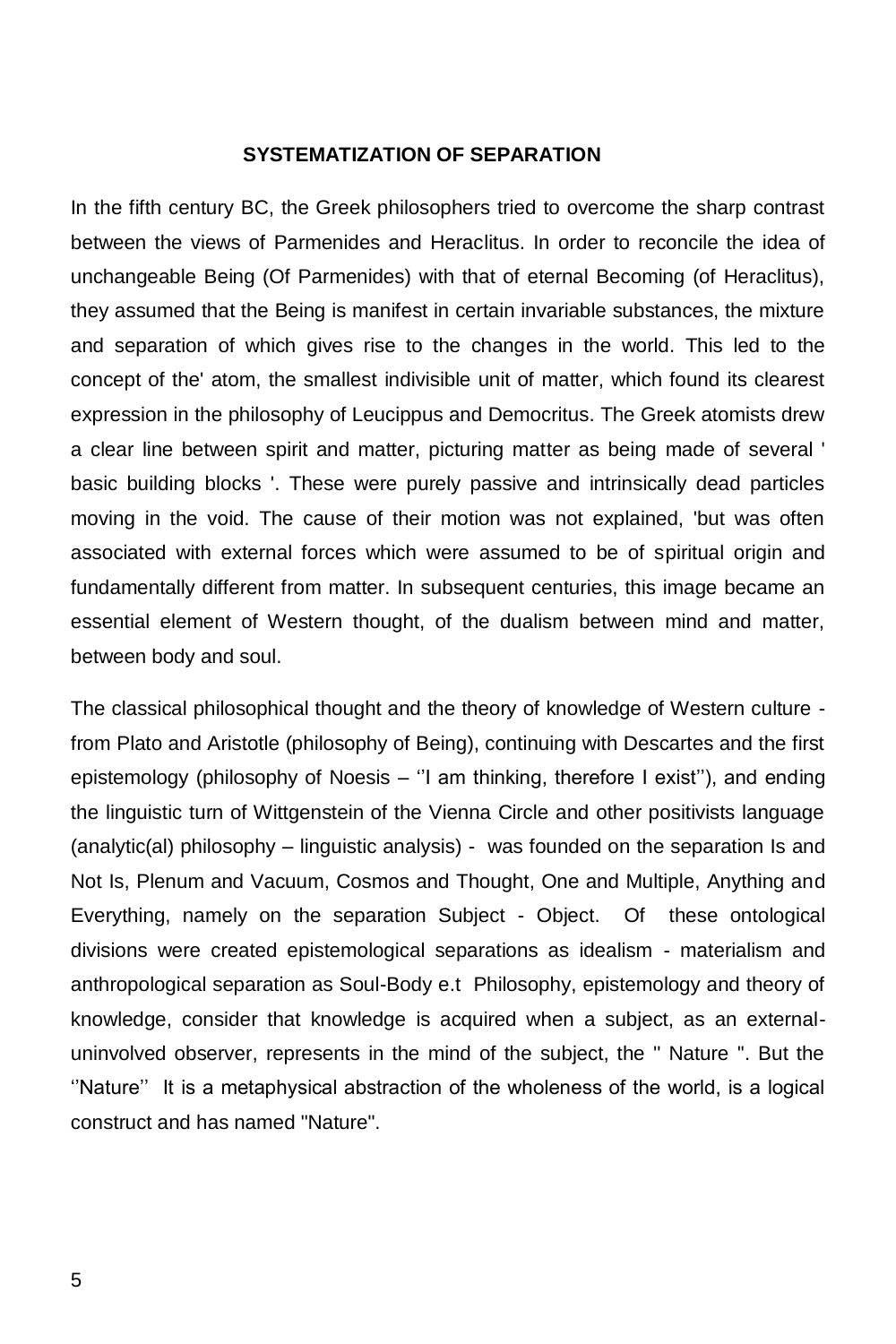#### **COMPLETE OF SEPARATION**

In the late fifteenth century, the study of nature was approached, for the first time, in a truly scientific spirit and experiments were undertaken to test speculative ideas. As this development was paralleled by a growing interest in mathematics, it finally led to the formulation of proper scientific theories, based on experiment and expressed in mathematical language. Galileo was the first to combine empirical knowledge with mathematics and is therefore seen as the father of modern science.

The birth of modern science was preceded and accompanied by a development of philosophical thought which led to an extreme formulation of the spirit/matter dualism.

This formulation appeared in the seventeenth century in the philosophy of René Descartes who based his view of nature on a fundamental division into two separate and independent realms; that of mind (res cogitans), and that of matter (res extensa). The 'Cartesian' division allowed scientists to treat matter as dead and completely separate from themselves, and to see the material world as a multitude of different objects assembled into a huge machine. Such a mechanistic world view was held by Isaac Newton who constructed his mechanics on its basis and made it the foundation of classical physics. From the second half of the seventeenth to the end of the nineteenth century, the mechanistic Newtonian model .of the universe dominated all scientific thought It was paralleled by the image of a monarchical God who ruled the world from above by imposing his divine law on it. The fundamental laws of nature searched for by the scientists were thus seen as the laws of God, invariable and eternal, to which the world was subjected.

The philosophy of Descartes was not only important for the development of classical physics, but also had a tremendous influence on the general Western way of thinking up to the present day. Descartes' famous sentence 'Cogito ergo sum'-'I think, therefore I exist'-has led Western man to equate his identity with his mind, instead of with his whole organism. As a consequence of the Cartesian division , most individuals are aware of themselves as isolated egos existing inside' their bodies. The mind has been separated from the body and given the futile task of controlling it, thus causing an apparent conflict between the conscious will and the involuntary instincts .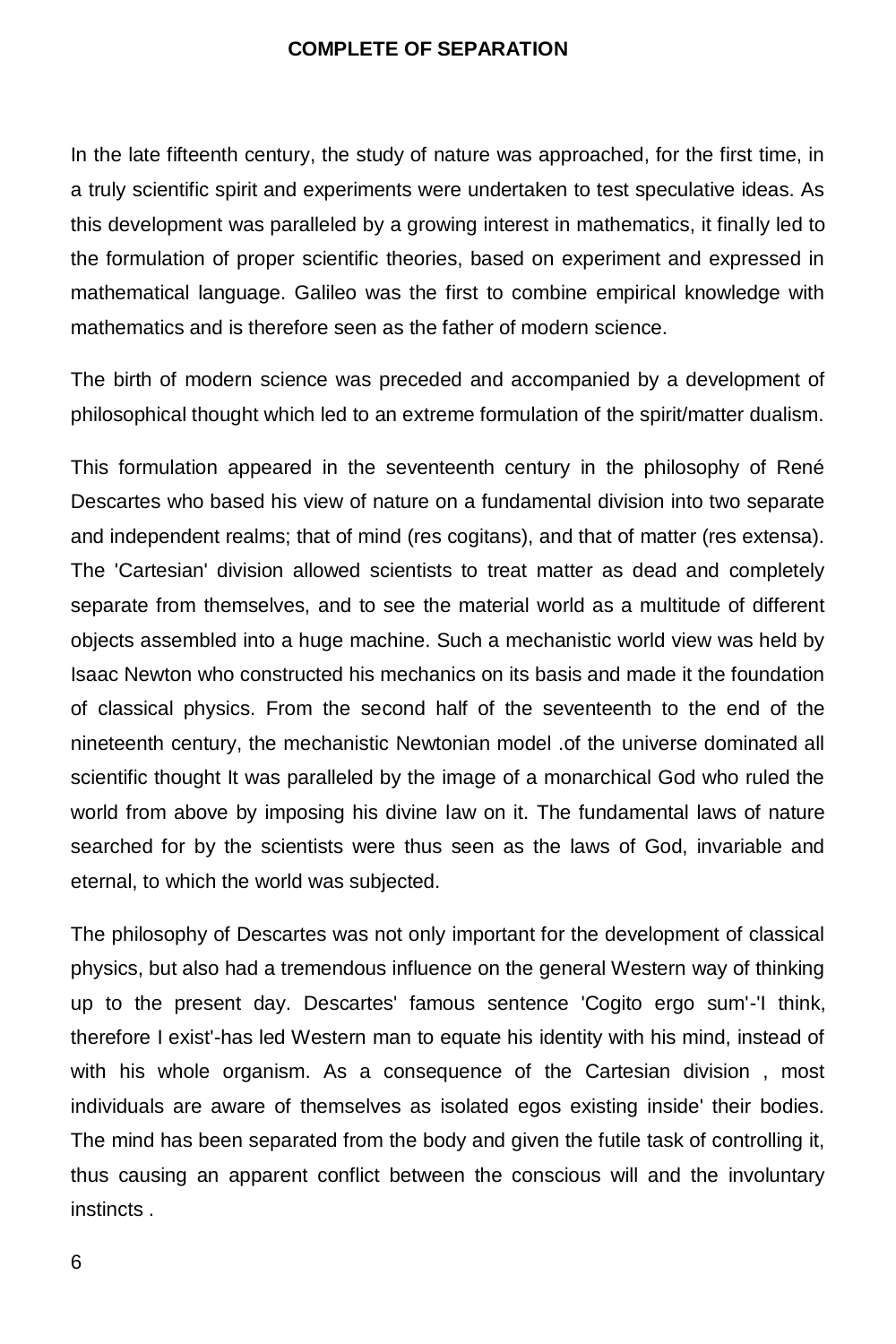Each individual has been split up further into a large number of separate compartments, according to his or her activities, talents, feelings, beliefs, etc, which are engaged in endless conflicts generating continuous metaphysical confusion and frustration.

This inner fragmentation of man mirrors his view of the world 'outside' which is seen as a multitude of separate objects and events. The natural environment is treated as if it consisted of separate parts to be exploited by different interest groups. The fragmented view is further extended to society which is split, into different nations, races, religious and political groups . The belief that all these fragments-in ourselves, in our environment and in our society-are really separate can be seen as the essential reason for the present series of social, ecological and cultural crises. It has alienated us from nature and from our fellow human beings. It has brought a grossly unjust distribution of natural resources creating economic and political disorder; an ever rising wave of violence, both spontaneous and institutionalized,and an ugly, polluted environment in which life has often become physically and mentally unhealthy.

The Cartesian division and the mechanistic world view have thus been beneficial and detrimental at the same time. They were extremely successful in the development of classical physics and technology, but had many adverse consequences for our civilization. It is fascinating to see that twentieth-century science, which originated in the Cartesian split and in the mechanistic world view, and which indeed only became possible because of such a view, now overcomes this fragmentation and leads back to the idea of unity expressed in the early Greek and Eastern philosophies.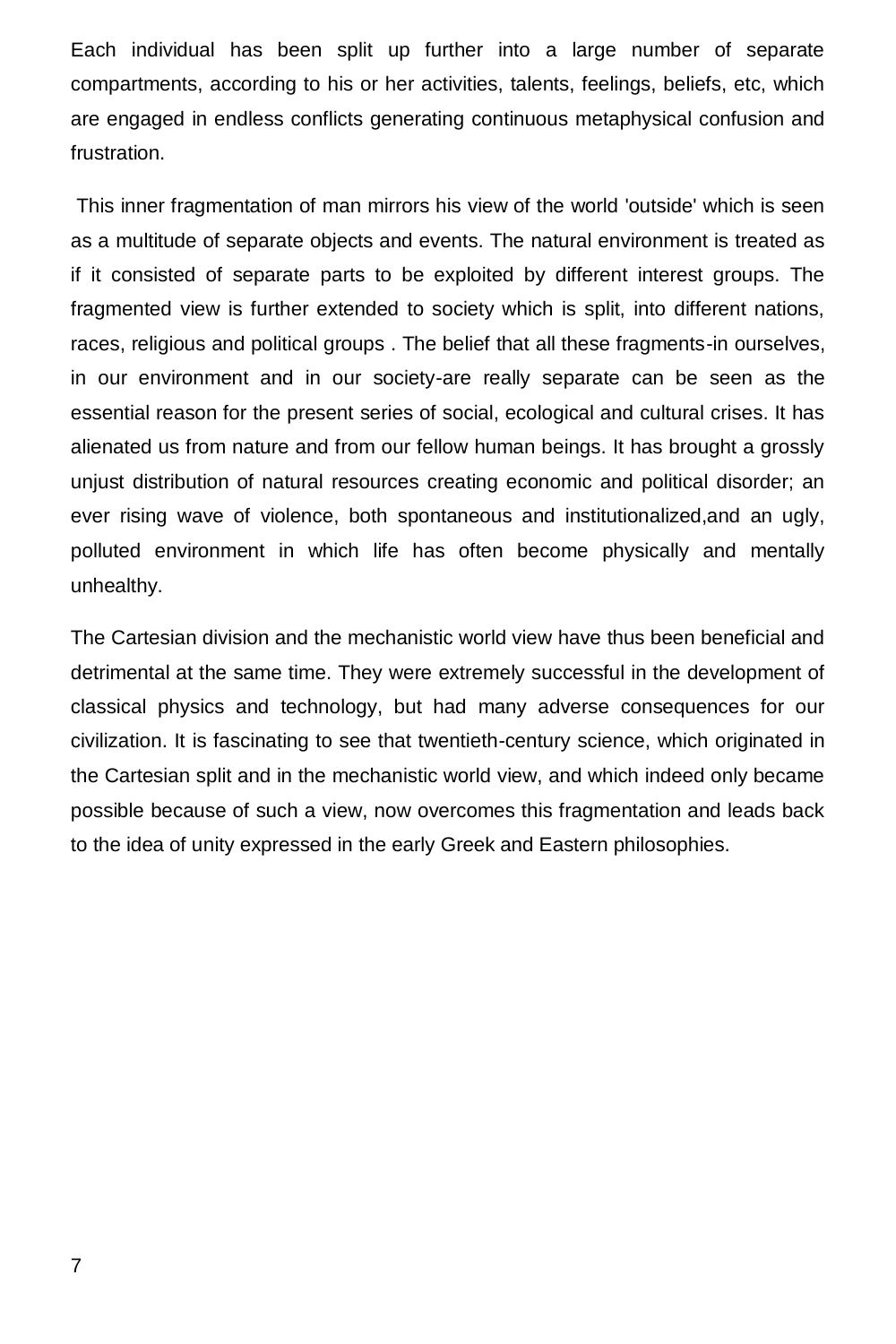#### **THE NEWTONIAN MECHANICS**

The Newtonian mechanics was the model of classical science. In the classical science all the natural laws had an absolutely deterministic and descriptive character and defined the course and development of every phenomenon. The knowledge of these laws assured the human – observer the ability to understand not only the present but also the past and the future. In a deterministic and timeless universe, the arrow of time is nothing but a human illusion. Only the vision of the universe from the perspective of eternity ensures the truth of physical theories.

In the deterministic universe of the classical science, the order always creates disorder and never vice versa! The scientific dream of a united (applying on the microcosm as well as on the macrocosm) and objective (i.e. independent of the observer) description of the natural world, would become the nightmare of the contemporary physics in the beginning of the 20th century. The quantum description and interpretation of the microcosm, which is regarded as the fundamental level in which all the natural phenomena are raised and explained, requires a radical review of not only the classical description but also of the metaphysical preconditions of classical science.

The classical ideal in physics was to be able to predict with certainty the future development of a physical system. Newton's mechanics led to the triumph of the deterministic vision of the natural processes: if we know the initial conditions of a dynamical system, then the solution of the differential motion equations would allow us to know in certainty not only the past but also the future of that system.

This, however, is not feasible for two reasons: a) it is not possible to have the initial conditions of the system in absolute accuracy and b) the analytical solution is not feasible for the great majority of the systems. As far as the first reason is concerned, we have to mention that after the discovery of the unstable systems, it became clear that very neighboring orbits (which, namely correspond to initial conditions and whose values may differ slightly) after a certain period of time are removed exponentially. In this notion, the orbit is actually an idealization, since it is never possible to know the initial conditions in "infinite" accuracy.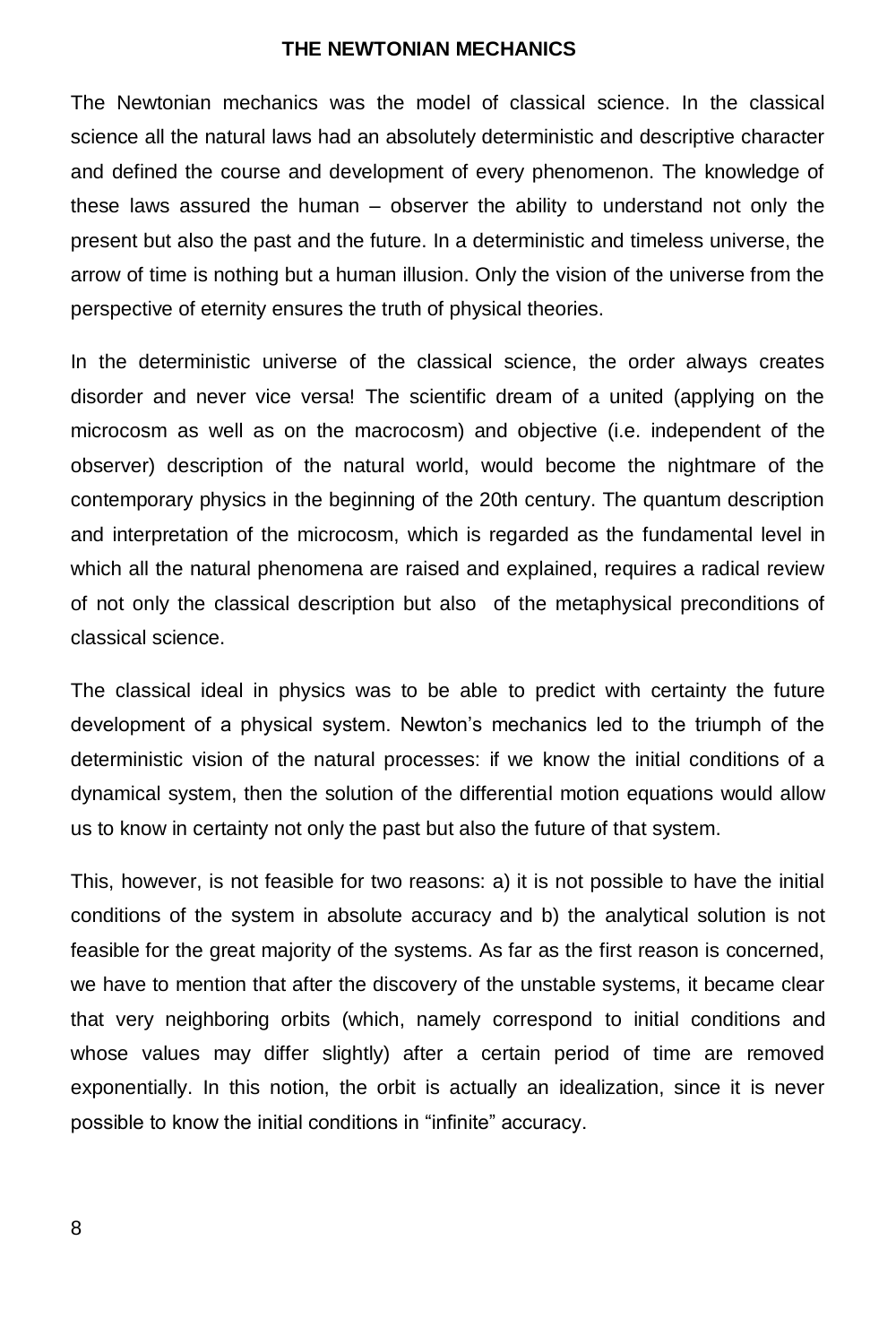According to Heisenberg's uncertainty principle and Bohr's principle of correspondence, the neutral and deterministic description of the microcosm is impossible: discontinuity and indeterminacy are inherent characteristics of microphysical phenomena and in order to describe them we have to integrate the observer within his own observations!

#### **BEYOND THE SEPARATION: THE NEW COSOMOLOGICAL PARADIGM**

Science evolves through alternating phases of 'normal' science and radical shifts that create scientific revolutions. We saw this at the turn of the 20th century, when science shifted from a Newtonian worldview to Einstein's relativity paradigm, and again with the shift to the quantum paradigm. Now, as we recognize the non-local interconnection of all things in space and time, we find our scientific worldview shifting once again. The insight now emerging in the physical sciences, especially but not exclusively in quantum physics, highlights the role of interaction and interconnection in the diverse spheres of observation and experiment. He insight now emerging in the physical sciences, especially but not exclusively in quantum physics, highlights the role of interaction and interconnection in the diverse spheres of observation and experiment. The quantum theory holds that we live in a participatory universe - which is what we consider as an independent, external reality is linked to the way we observe. When making observations and measurements, the quanta which are everything in the universe, changing. It makes no sense to talk about the properties of quanta without an observer. The universe is connected by conscious observation instruments from the most elementary particles up to huge galaxies. Moreover, quantum theory gives prominence to the quantum vacuum, the vacuum that is prior to observable phenomena, such as atoms and molecules. Unlike the common sense notion of empty space, the quantum vacuum is full of potential prospects. The quantum vacuum is essential in all aspects of physics, the quantum vacuum is an infinite set of "space-time foam" beyond which time, space - and physical - come to an end itself. Quantum theory has reached the point where the source of all matter and energy is a vacuum, a nothingness that contains all the possibilities of everything that has ever existed or could exist.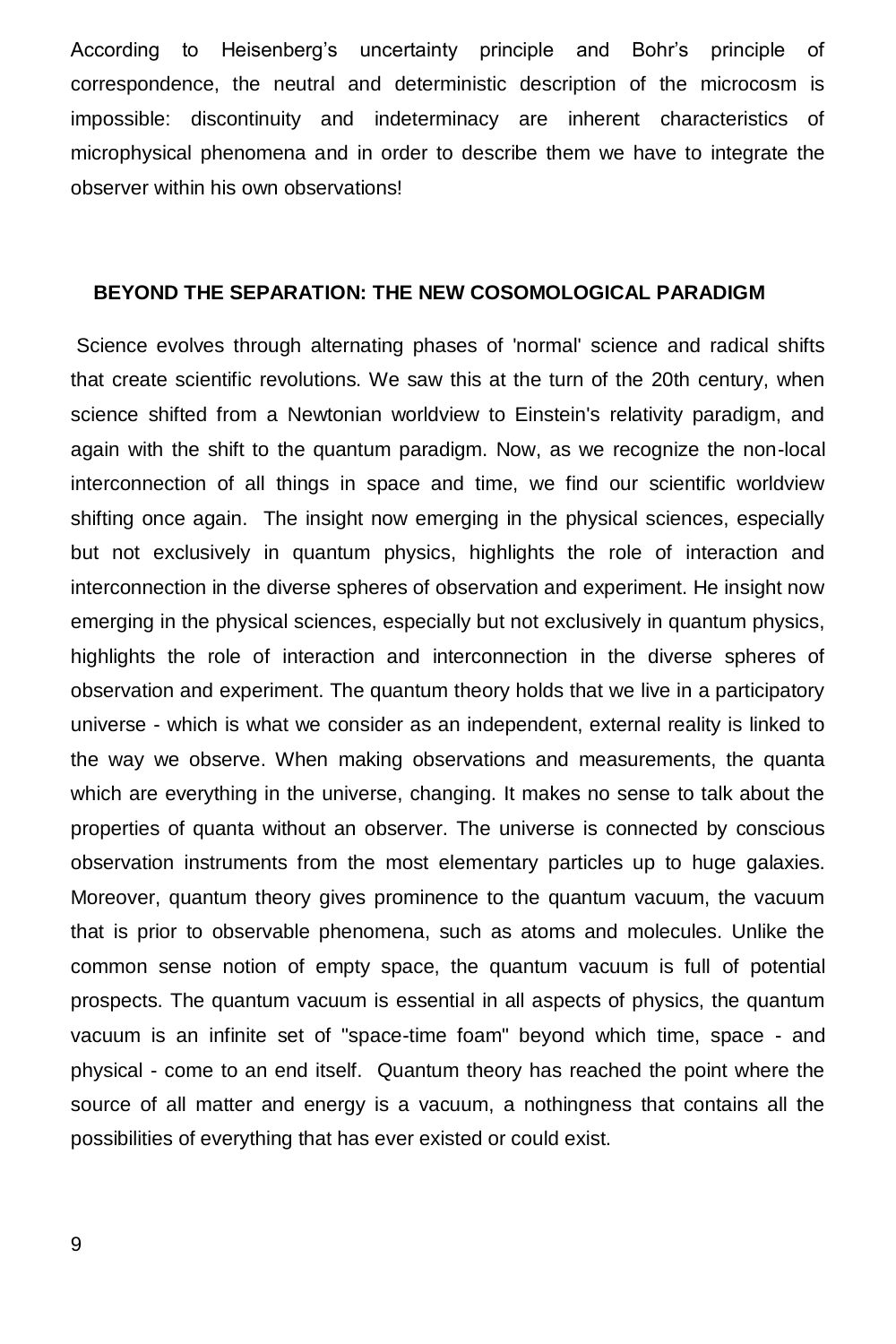These possibilities then emerge as probabilities before "collapsing" into localized quanta, manifesting as the particles in space and time that are the building blocks of atoms and molecules. The transcendental field of Cosmos is the total of all the possibilities that can occur in any part of the universal space-time.

The quantum vacuum underlies the level of quanta and is a virtual-energy filled substrate rather than empty space) is the cosmic matrix in which the particles and systems that constitute the materials of the world arise. The quantum vacuum is an integration of what we used to think of as energy and information. It is a field of informed energy.

The particles that appear as the material of the universe are entangled excitations of the ground state of this cosmic matrix. The systems that appear as objects composed of material particles are locally manifest yet intrinsically entangled configurations of excitations in that matrix. The particles and systems we observe emerged in the course of evolution in the cosmos. Following the Big Bang (which appears to have been a Big Bounce, a phase-change in the sequence of local universes in the multiverse) the first entities to emerge were photons, protons, neutrons and electrons, and other, more short-lived exchange particles. In processes of galactic and stellar evolution the higher-order configurations we know as the atoms of the elements had emerged.

The current material of spacetime are superordinate configurations of the excitations of the cosmic matrix. Galaxies are composed of stars and stellar systems, and stars are composed of atoms and particles. All these systems are composed of particles, and particles are entangled excitations of the matrix. Atoms, molecules, cells, organisms—and on the macroscale planets, stars, stellar systems and galaxies—are in the final count superordinate quantum systems: various-level configurations of informed energy.

On suitable planetary surfaces higher-order configurations of informed energy made their appearance. We call the self-maintaining and self-reproducing variety of these configurations living organisms. Life is not accidental or extraneous phenomena in the universe: the latest observations in astrophysics show that the basic building elements of life, including glycine (which is an amino acid), and ethylene gycol (a compound associated with the formation of sugars in organisms) are synthesized in the course of the physicochemical evolution of stars.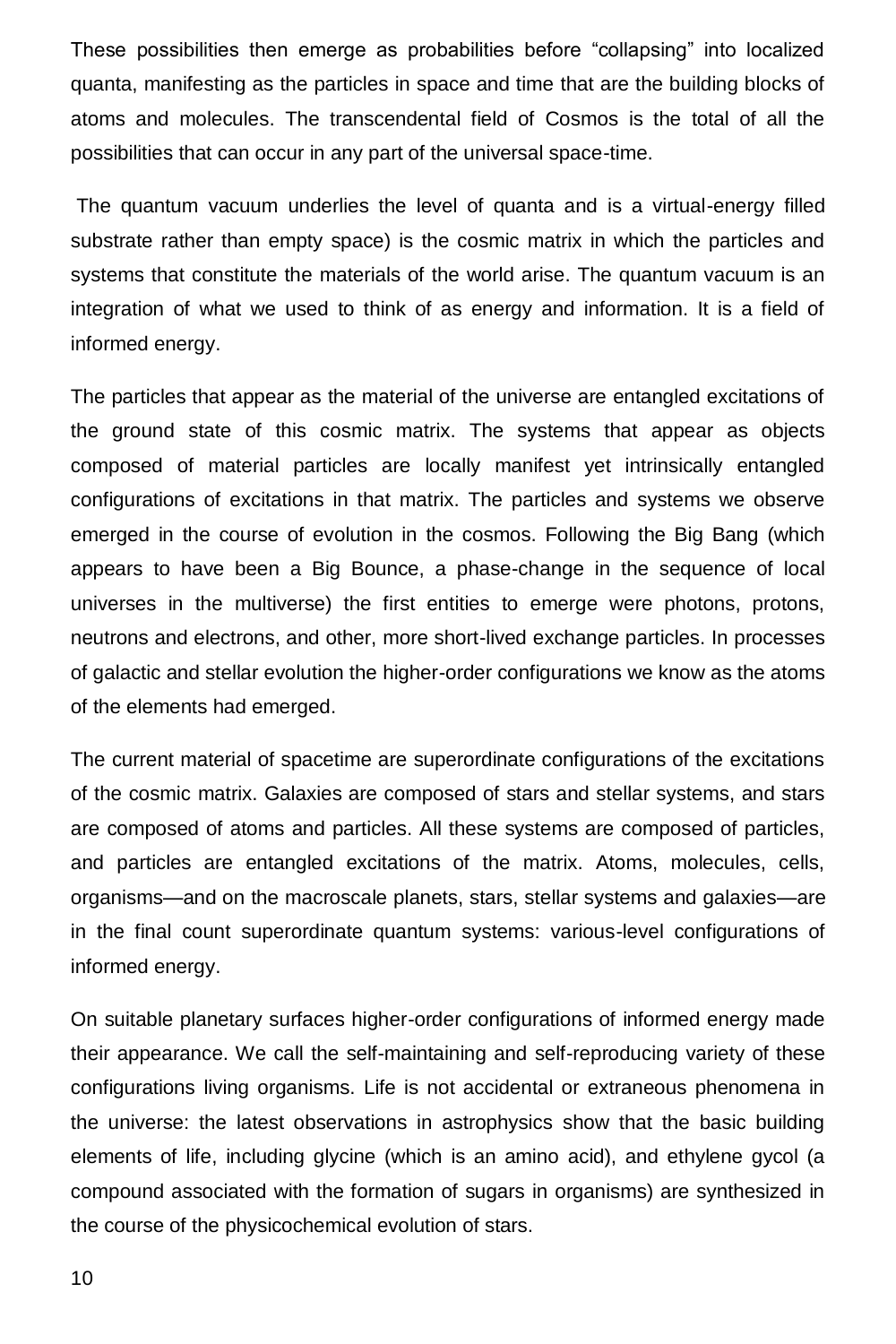The surface of planets associated with active stars are templates for the further complexification of these elements, building sequentially higher order configurations of informed-energy.

Information is a paramount factor in the emergence and persistence of informedenergy configurations. In the absence of information the energies present in the universe would be a random concourse of excitations of its ground state. Information structures the energy-sea of the cosmic matrix, and coordinates interaction among the structures.

#### **QUANTUM THEORY**

Quantum theory arose from the scientific attempt to describe the behavior of atoms and their components. Therefore, it concerns primarily the microcosm. Physicists have long known that certain procedures, such as radioactivity, seemed random and unpredictable. While a large number of radioactive atoms obey the laws of statistics, it is impossible to predict the exact time at which a specific atomic nucleus will split. This fundamental uncertainty is extended to all individual and subatomic phenomena.

The word "quantum" by itself means a small energy package, i.e a very small package (from the Latin word quandum). Thus, quantum mechanics, as quantum theory is called, has to do with the basic keystones of matter. These are the basic elementary particles which build up everything in nature. These particles include atoms, molecules, neutrons, protons, electrons, quark, and also photons (the basic light units). All these objects - if we can really describe them as such - are muchmuch smaller than anything that can be seen and observed by the human eye.

In the dreamy quantum world: the particles are waves and the waves are particles. That is, a beam light is both an electromagnetic wave propagating in the universe, and a flow of tiny particles directed with speed towards the observer. This arises from the fact that some quantum experiments or phenomena reveal the wave nature of light, whereas others reveal the particulate nature the same light. Note though that never both aspects of light are revealed simultaneously. Nevertheless, we suggest that before we observe a beam of light it is both a wave and a particle flow at the same time.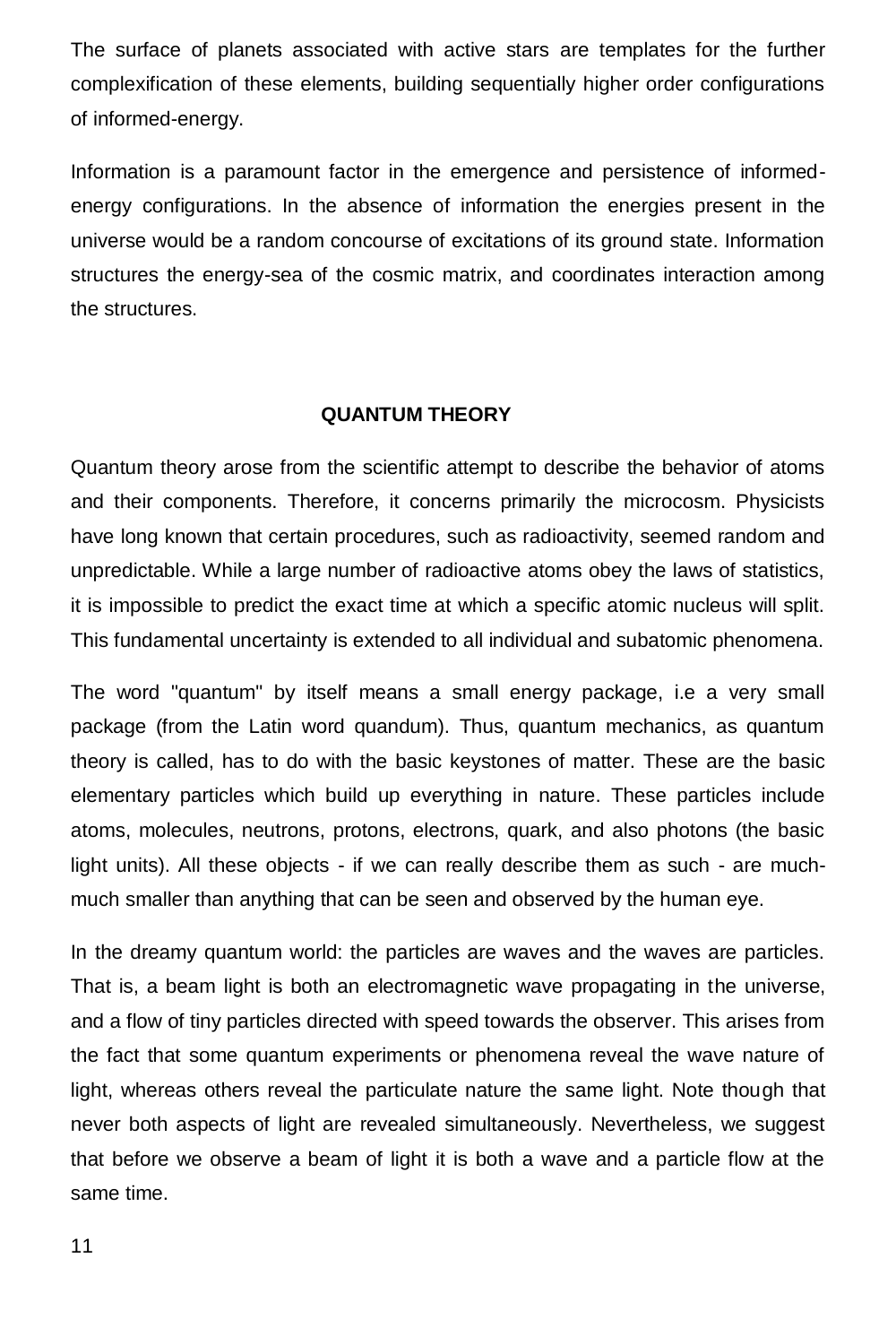In the realm of quantum physics everything is ambiguous: a feature of uncertainty dominates on all its entities, whether it is light, electrons, atoms or quarks. This uncertainty is known as the uncertainty principle and it states that we can only predict the most probable position of a particle and not the exact location. Moreover, we are never able to determine with exact precision nor the position or the momentum of a particle. Therefore, the scientific predictions on the results have a statistical and probabilistic nature. Moreover, there are no "hidden variables" (as Einstein would like), which, if were made known, would dispel the fog that surrounds the quantum world. Therefore, the magical, the obscure, and the hidden, are the integral features of the quantum structure of the universe.

For the interpretation of quantum mechanics there is a need for an ontological investigation and reflection: Because what explanation can be given for the mysterious superposition of the states of the quantum systems?

A photon (a quantum of light) or an electron (a negatively charged elementary particle) can be found in a superposition of two or more states. We can no longer talk about "here" OR "there". In the strange quantum world we can talk about "here" AND "there." A photon, a part of a flow of light, that falls on a film screen with two holes, instead of choosing one or the other hole as normally expected, can pass through both of the two holes at the same time. An electron that follows a curved path around a nucleus can be possibly located in multiple positions simultaneously.

The phenomenon that creates the greatest wonder in the dreamy world of quanta is the phenomenon called Quantum Entanglement. Two particles that may be too far away from each other, even millions or billions of kilometers away, are strangely linked. The slightest variation that may occur in one of them immediately causes a change in the other.

The quantum theory is primarily a practical field of physics. The quantum theory helped to achieve brilliant technological developments such as nuclear power, transistors, electron microscopy, lasers, and superconductors. Also, it explained the structure of atoms and nuclei, the chemical bonds, the mechanical and thermal properties of solids, the electrical conductivity, the iciness of collapsed stars, and many other important natural phenomena.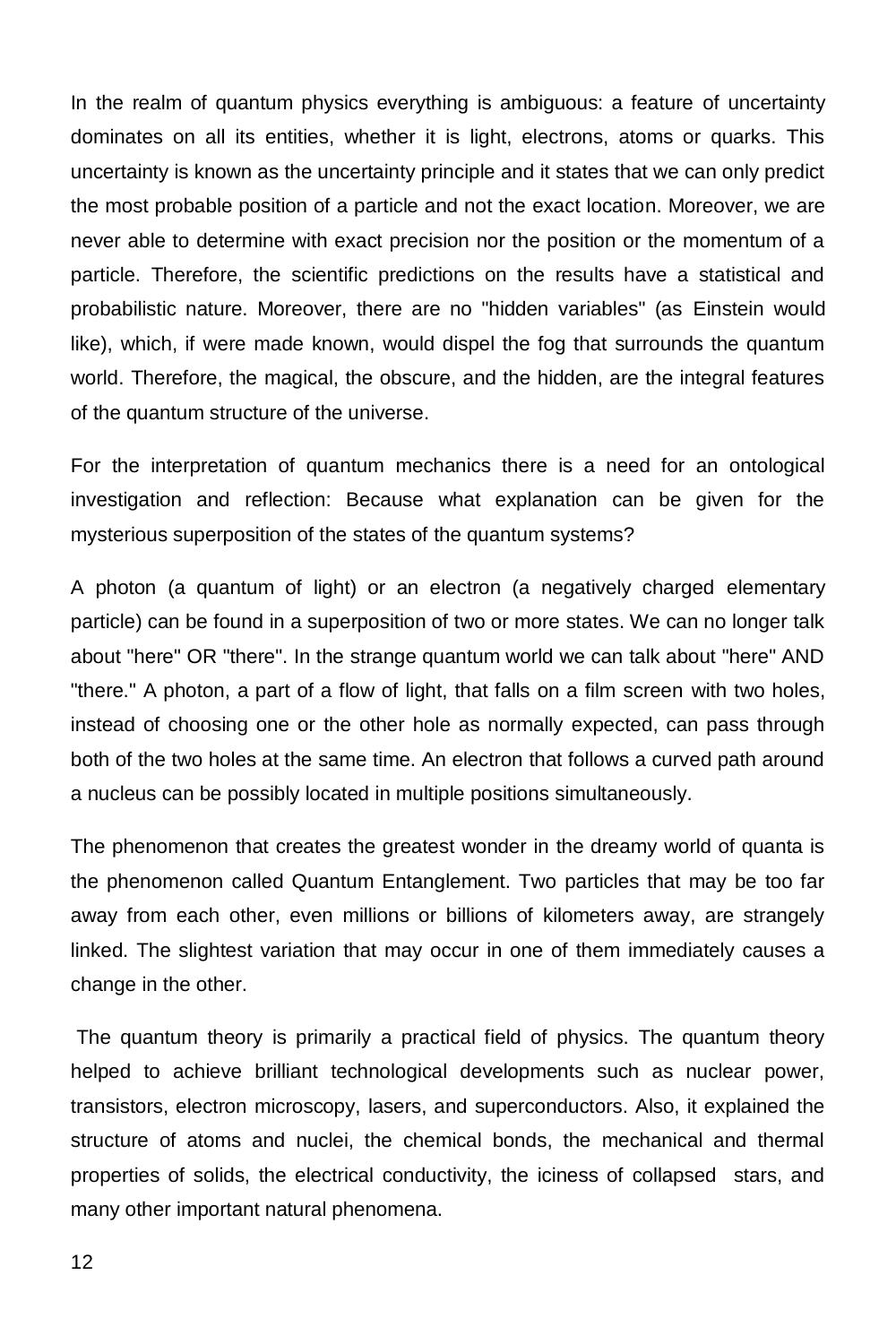The quantum theory has been proven by a vast majority of evidences that arise not only by the relevant devices found in trade, but also by carefully designed scientific experiment. Thus, most of the theoretical physicists simply perform their tasks without reflecting on the bizarre philosophical implications of quantum theory. This is proof that the ideology of common sense and positivism dominates on the western civilization's "cosmic theory of knowledge."

On the other hand, the mathematical theory of Hilbert space, the abstract algebra, and the probability theory – which are the mathematical tools used for the explanation of quantum phenomena - allow the prediction of highly-precise results from the experiments, although they do not make us understand the processes behind this phenomenon.

It looks like that the mysterious box of a quantum system is beyond the human limits of genuine understanding. According to one of the interpretations of quantum mechanics, we can only use the box to predict results, which are simply statistical in nature.

The understanding of modern physics and mathematics does not arise from their "language" or their equations but from the importance expressed through this language. This means a shift the effort to interpret the phenomena using the horizontal mathematical formalism of epistemology to the vertical mathematical structuralism of ontology. In other words, a shift from scientism to the philosophical science.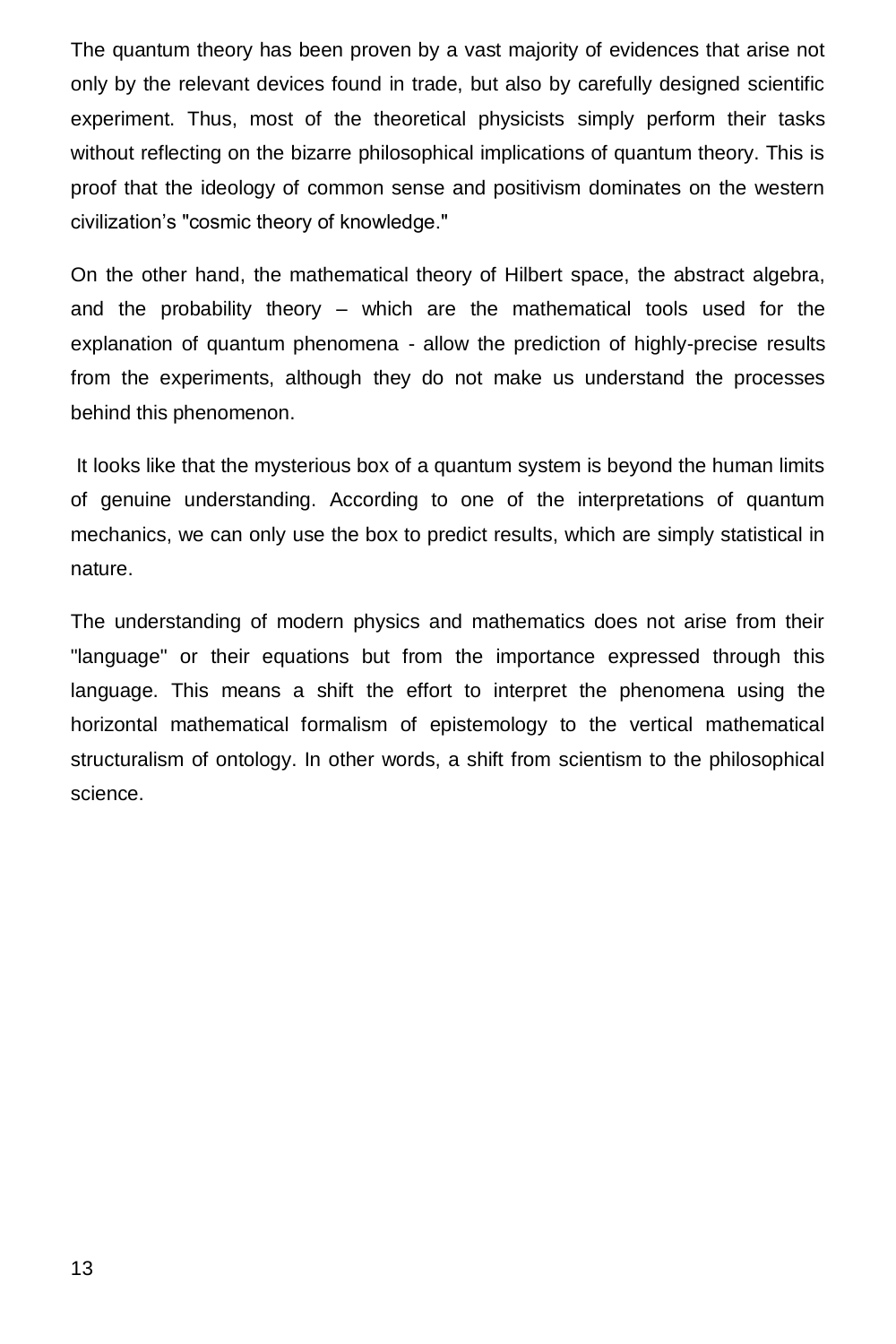#### **THE END OF CERTAINTY**

#### **CHAOS, COMPLEXITY AND SELF-ORGANIZED SYSTEMS**

The Newtonian mechanics was the model of classical science. In the classical science all the natural laws had an absolutely deterministic and descriptive character and defined the course and development of every phenomenon. The knowledge of these laws assured the human – observer the ability to understand not only the present but also the past and the future. In a deterministic and timeless universe, the arrow of time is nothing but a human illusion. Only the vision of the universe from the perspective of eternity ensures the truth of physical theories. In the deterministic universe of the classical science, the order always creates disorder and never vice versa! The scientific dream of a united (applying on the microcosm as well as on the macrocosm) and objective (i.e. independent of the observer) description of the natural world, would become the nightmare of the contemporary physics in the beginning of the 20th century. The quantum description and interpretation of the microcosm, which is regarded as the fundamental level in which all the natural phenomena are raised and explained, requires a radical review of not only the classical description but also of the metaphysical preconditions of classical science.

The classical ideal in physics was to be able to predict with certainty the future development of a physical system. Newton's mechanics led to the triumph of the deterministic vision of the natural processes: if we know the initial conditions of a dynamical system, then the solution of the differential motion equations would allow us to know in certainty not only the past but also the future of that system. This, however, is not feasible for two reasons: a) it is not possible to have the initial conditions of the system in absolute accuracy and b) the analytical solution is not feasible for the great majority of the systems. As far as the first reason is concerned, we have to mention that after the discovery of the unstable systems, it became clear that very neighboring orbits (which, namely correspond to initial conditions and whose values may differ slightly) after a certain period of time are removed exponentially. In this notion, the orbit is actually an idealization, since it is never possible to know the initial conditions in "infinite" accuracy.

14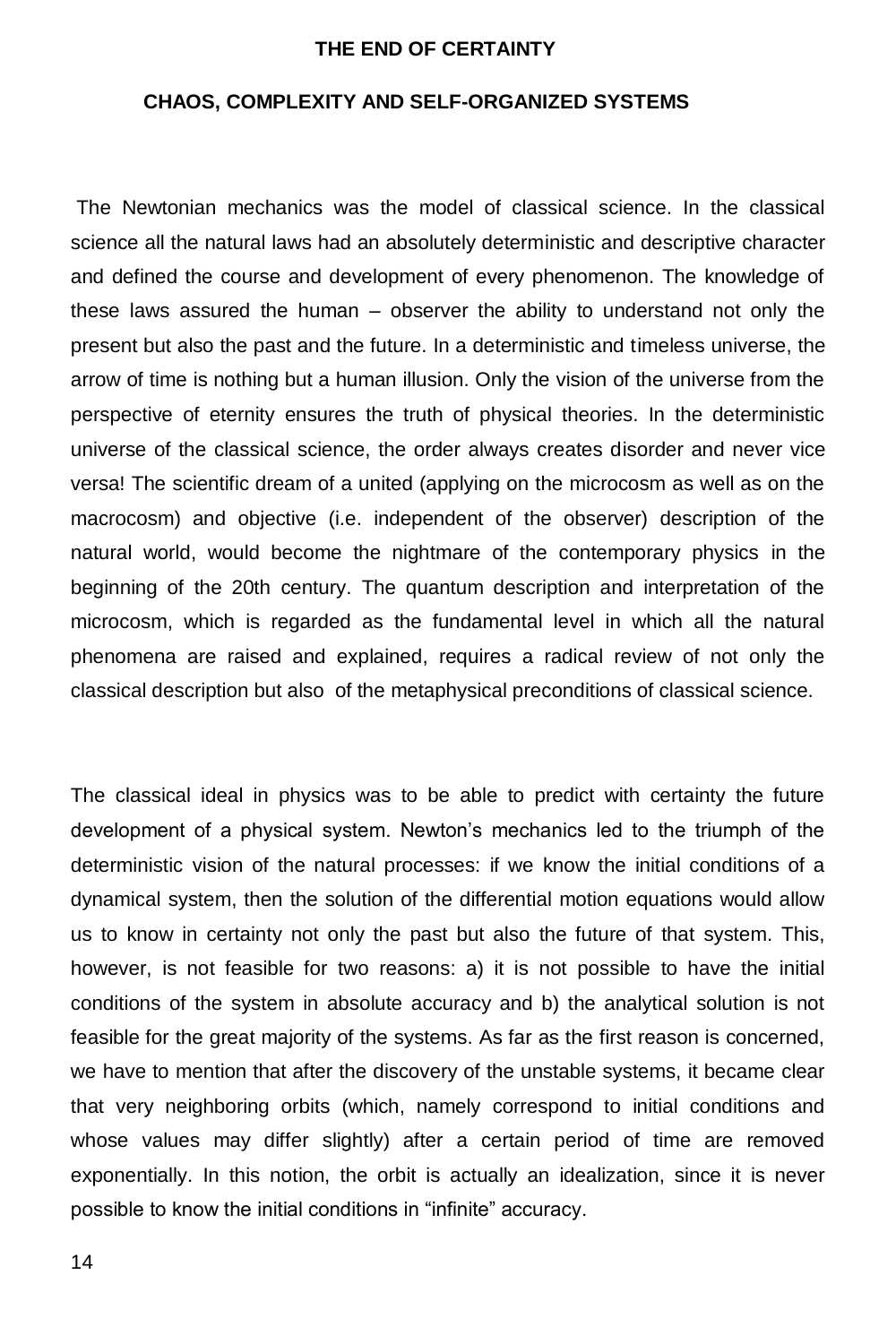According to Heisenberg's uncertainty principle and Bohr's principle of correspondence, the neutral and deterministic description of the microcosm is impossible: discontinuity and indeterminacy are inherent characteristics of microphysical phenomena and in order to describe them we have to integrate the observer within his own observations!

Ρrigozine believed that the laws of nature and those of physics are not given apriori, nor are they entailed logically. They evolve in the same way the various species evolve. Since things are becoming more multiple, bifurcations and aids occur and new laws appear. "How can you be talking about the laws of biology if there are no living systems?" This proves the creativity of life. Each level of organization produces something fundamentally new, something that is not found in the constituents or the "parts" of the previous level. For example, in a mixture of hydrogen and oxygen there is no water. The mixture gets a new identity, which, in practice, sacrifices the "parts", hydrogen and oxygen. The only way to get the parts back is to ruin the water. In other words, it was not obvious in the equations of quantum mechanics that a "quantum arrow of time" emerges. Prigogine notes that in the theory of relativity as well, time is irreversible and space and time are alternating mutually. This theory led to the formulation of the theory of Big-Bang, which in practice gives an irreversible sense to the history of the universe.

### **Prigogine's first challenge concerns the phenomenon of irreversibility. The second challenge has to do with the sense of simplicity.**

Since Democritus and Aristotle's era, scientists believed that beneath the complexity of our world there should be simple objects and simple forces. Initially, scientists thought that the atoms are the simple structural stones. Later on, when it was discovered that the atoms consist of smaller parts, simple particles such as the proton and the electron became the structural stones. After that, when the quantum mechanics led to the unexpected discovery of an impressive world of particles at the subatomic level, the physicists invented the grand unified theory and began to look for the unique, simple power - the "superpower" which is supposed to have given birth to that number of interactions of elementary particles. Prigοgine points out that: "the idea of simplicity dissolves. Whichever direction we chose, there is complexity." Complexity is the key idea for the understanding of his theory.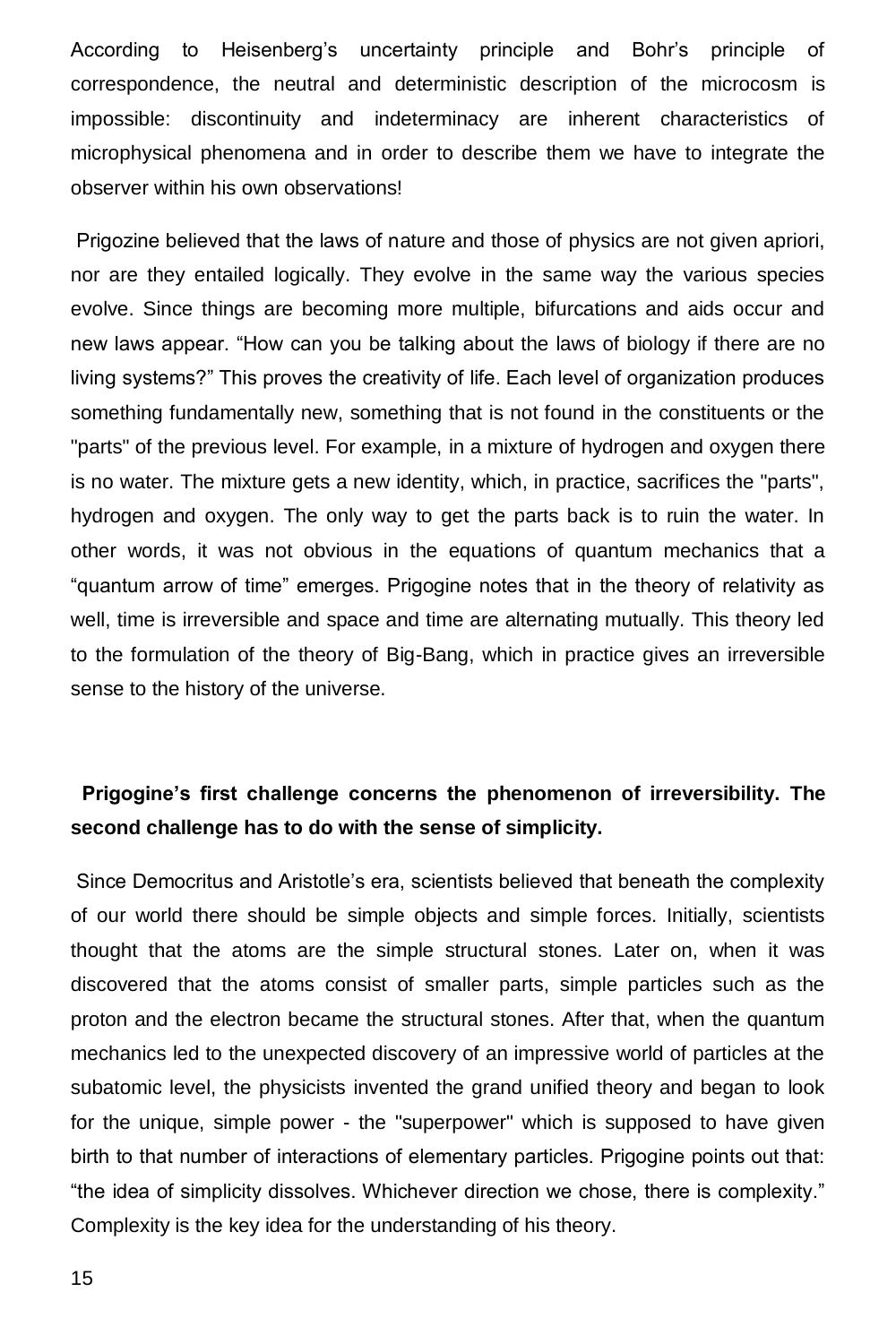According to him, an organism is born, grows to its maturity and passes away, namely, it has a history… Both the classical Newtonian physics and the physics of the 20th century with quantum mechanics and the theory of relativity, are expressed by equations, which are symmetrical with respect to time, i.e. they are reversible and deterministic. In those theories there is no discrimination between the past and the future.

Thermodynamics, from approximately the half of the 19th century had posed the problem of the irreversible processes and the arrow of time. But the fundamentally nonlinear character of natural processes and the different behavior of natural systems, when they are away from the equilibrium state, were not yet recognized. The discovery, in the 19th century, of the non reversible time – in evolution and entropy - did not change the belief of the physicists that in the most basic levels of matter, time is reversible, while the irreversibility we can see around us is a kind of an illusion, as Einstein once pointed out.

As Prigogine mentions, "the study of systems away from the equilibrium state led me to the belief that this cannot be the right view. Irreversibility plays a constructive role. It creates a form. It creates human beings. How could our simple ignorance of the initial conditions be the reason for this? Our ignorance cannot be the reason we exist." Prigogine goes on: "If we could raise the knowledge, i.e. create a computer powerful enough, in order to write equations for the motion of all reversible and probabilistic individual molecules that compose a system, then would our ignorance disappear, would the illusion of irreversibility remain vague, and would life, evolution, death and time itself disappear? This is weird."

This time paradox resulted in the development of physical theories during Newton's era and thereafter. Particularly the time paradox refers to the fact that while the classical equations are reversible with respect to time, from numerous physical data the arrow of time seems to exist.

So, the question raised by Prigogine is the following: Does the arrow of time arise simply as a result of a phenomenological approach to the natural processes or does it represent a fundamental element which we must incorporate in the descriptions of these processes?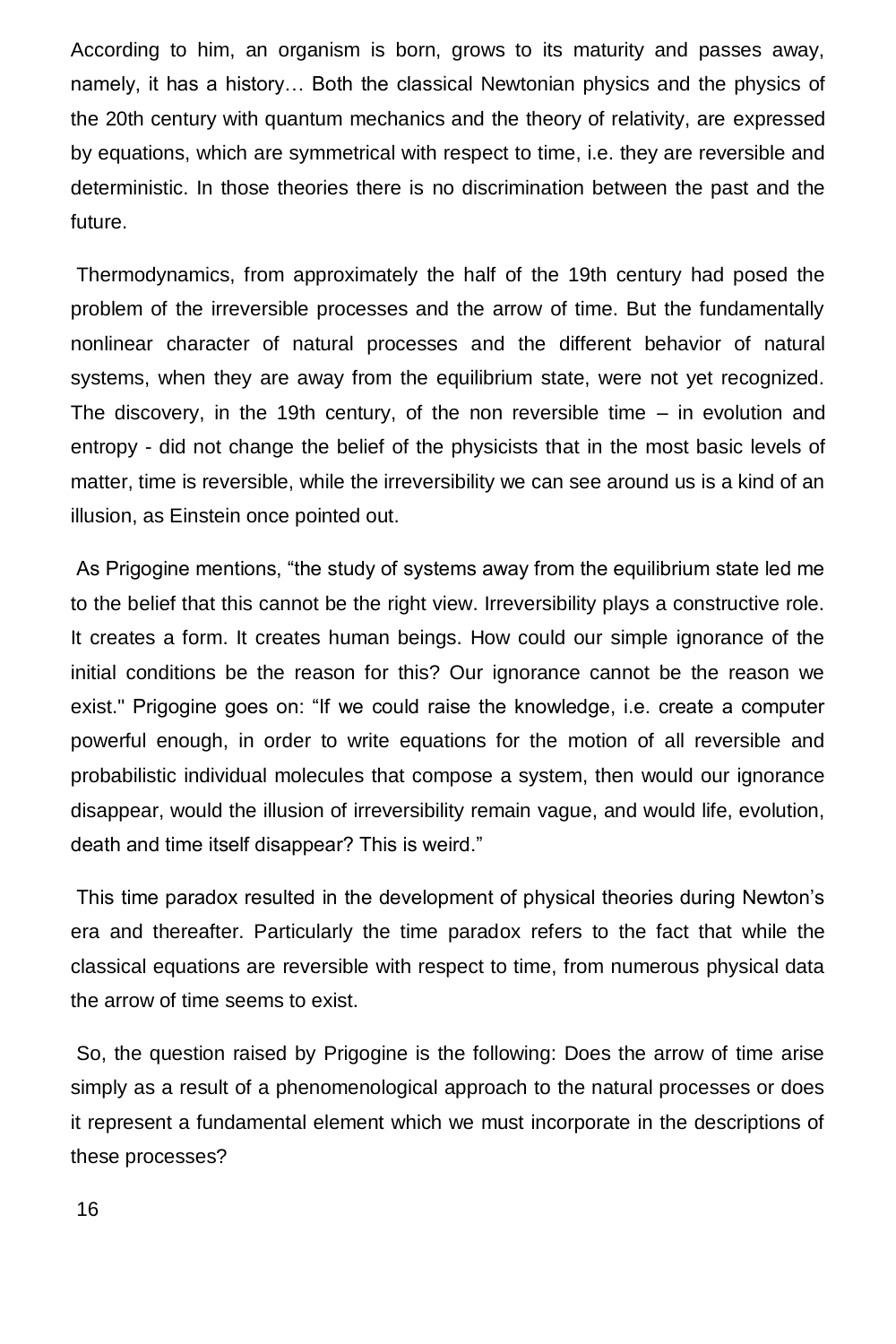The claim of Prigogine is summarized: "All laws of physics must be compatible to the existence of the arrow of time". This means that the laws have to be redrafted in order firstly to contain the arrow of time (i.e. not to be symmetrical with respect to time) and secondly, the various levels of description can lead to the same future state.

#### **The Role Of The Dispersing Structures And Of The Bifurcations.**

According to the second law of thermodynamics, in an isolated system (i.e. which does not exchange matter and energy with its environment), the total entropy increases progressively, while the free energy decreases until the system reaches the equilibrium state, when its entropy acquires its maximum value. In thermodynamic equilibrium state, the system is homogeneous and idle. If we also suppose, as Clausius did, that the whole universe is an isolated system of gigantic dimensions, then, according to the second law, the progressive degradation of the energy, i.e. the maximization of entropy inevitably leads to the "heat death" of the universe. In classical thermodynamics the arrow of time, i.e. the decay, the disorder and the death, is introduced. Classical thermodynamics referred to isolated and closed-linear systems.

However, how can we explain the "weird" behavior of the open systems? These systems are located far from the equilibrium state and continuously exchange matter and energy with their environment. They do not tend to a state of minimum free energy and maximum entropy, but, on the contrary, they use some energy inputs and fluctuations not only in order to maintain their structural stability but also in order to evolve towards new dynamical states. The open thermodynamic systems are the rules, not the exception. Those systems contain not only the living organisms and the human societies, but also the greatest part of the "simpler" physicochemical systems. Prigogine proved that on conditions away from thermodynamic equilibrium state, the matter acquires new unexpected properties, organizes itself and produces complex structures from random fluctuations.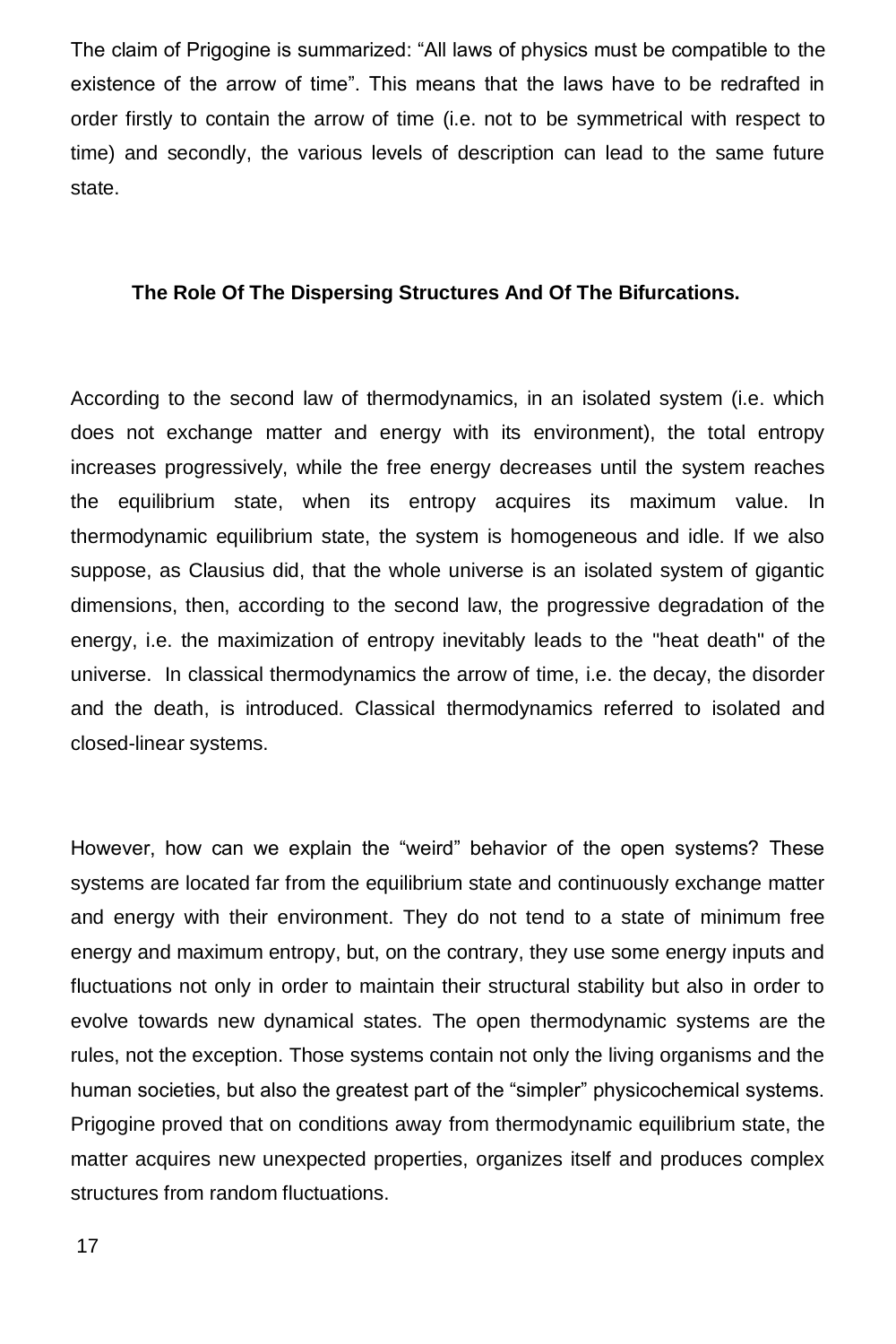He will name these structures dissipative structures. Basically, we are talking about systems which consume energy. The dissipative structures are states which reflect their interaction with the environment, with which they interchange energy, sustained through an endless dynamic flow.

The simplest forms of dissipative structures are some rather simple physicochemical systems in which minimum disturbances and fluctuations in microscopic scale lead to the emergence of new unexpected macroscopic structures. The living systems are open systems, organization complexes that are far from the equilibrium state and Prigozine, as it is said, classifies them in the "dissipative structures."

Prigozine mentions that these random (unpredictable) processes show that the open systems and therefore the greatest part of our universe are not mechanistic but random. He uses the idea of randomness in a more different manner than the other scientists do. For example, for Jacques Monod, author of the book "Chance and Necessity", chance means a world governed blindly and implies a universe, which according to human terms, is meaningless, namely it is very close to the illogical world of existential philosophy.

However, for Prigozine, chance is a synonym for non-determinism, for spontaneity, for innovation and creativity. Prigozine's universe is not far from being a living organism, just because it has got space for the random behavior. This allows the dissipative structures – which can be anything – from a chemical solution to a cloud, a brain or a human – to recreate themselves according to unpredictable models. These new models are usually caused by small changes or disturbances. These small changes or disturbances create an unpredictable type of behavior which challenges a mechanical interpretation of entropy, as well as a conventional interpretation of the arrow of time.

This way, the dissipative structures introduce continuous creativity in nature. This means that nature is not something stable, inert molecules that are governed only by impulses and attractions, but something energetic and alive. In those open systems, the matter is not isolated, but on the contrary it is rewarding, and correlative self changing, with respect to the activities of the rest matter. In those "out of balance" systems, the minimum change can "destabilize" the system and bring about a result that has not been foreseen by the logic of linear equations.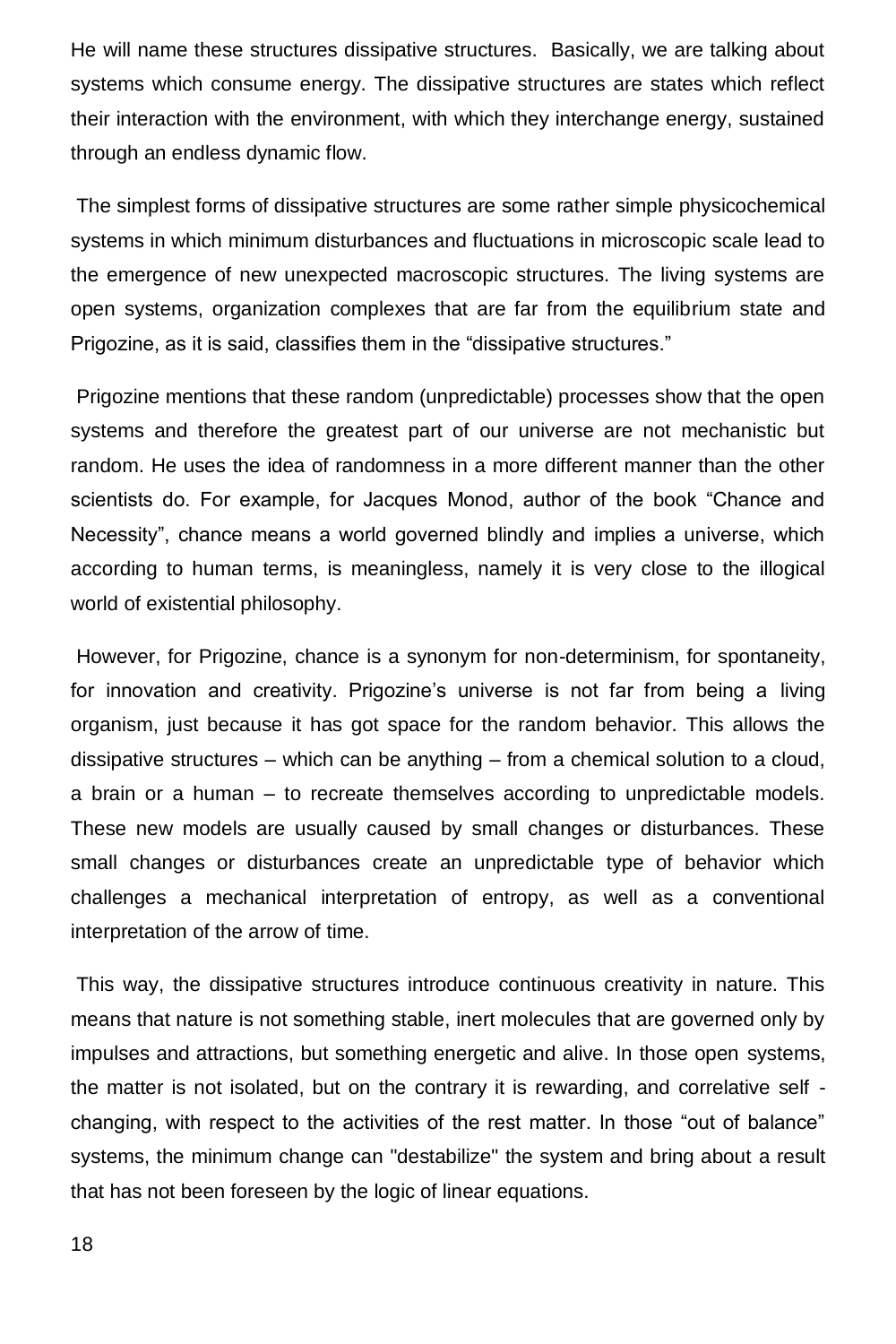#### **Examples of dissipative structures**

The key to the answer to the time paradox is located in the study of systems that are far from the equilibrium state. In systems like that self - organizing processes as well as dissipative structures are possible to come out. In order to understand this meaning, at first we shall refer to a system which is located close to the equilibrium state, e.g. a pendulum with frictions. If we remove it from the equilibrium state, after a certain period of time it will return to the above state. However, in systems which are not far from the equilibrium state, there are bonds which do not allow them to return to the equilibrium state. Prigοgine mentions the ecosystem on the surface of the earth as an example of the above phenomenon. As the ecosystem gets the influence of the solar radiation, it is removed from the equilibrium state and it is lead to the creation of complex structures. "The important thing", Prigοgine mentions, "has to do with the fact that away from the equilibrium state, when the system is disturbed, there is no guarantee that it will return again in its former condition. On the contrary, the system starts exploring new structures, new types of organization in space - time, which I named dispersing structure

#### **Bifurcation: Window of divided routes**

An important factor in the emergence of new structures is the contribution of fluctuations or disruptions, namely of sudden illusions that allow something new to appear, even there where the existence of entropy would exclude it. This happens because the dispersion structures are non linear systems, the order of which emerges from chaos. If we add only one fluctuation to other fluctuations, then this fluctuation will become so strong that it will manage to organize the whole system under a new model. These points are called by Prigogine Bifurcation points and they are points at which the deterministic description collapses and then the system follows one of the several possible Bifurcations of the road.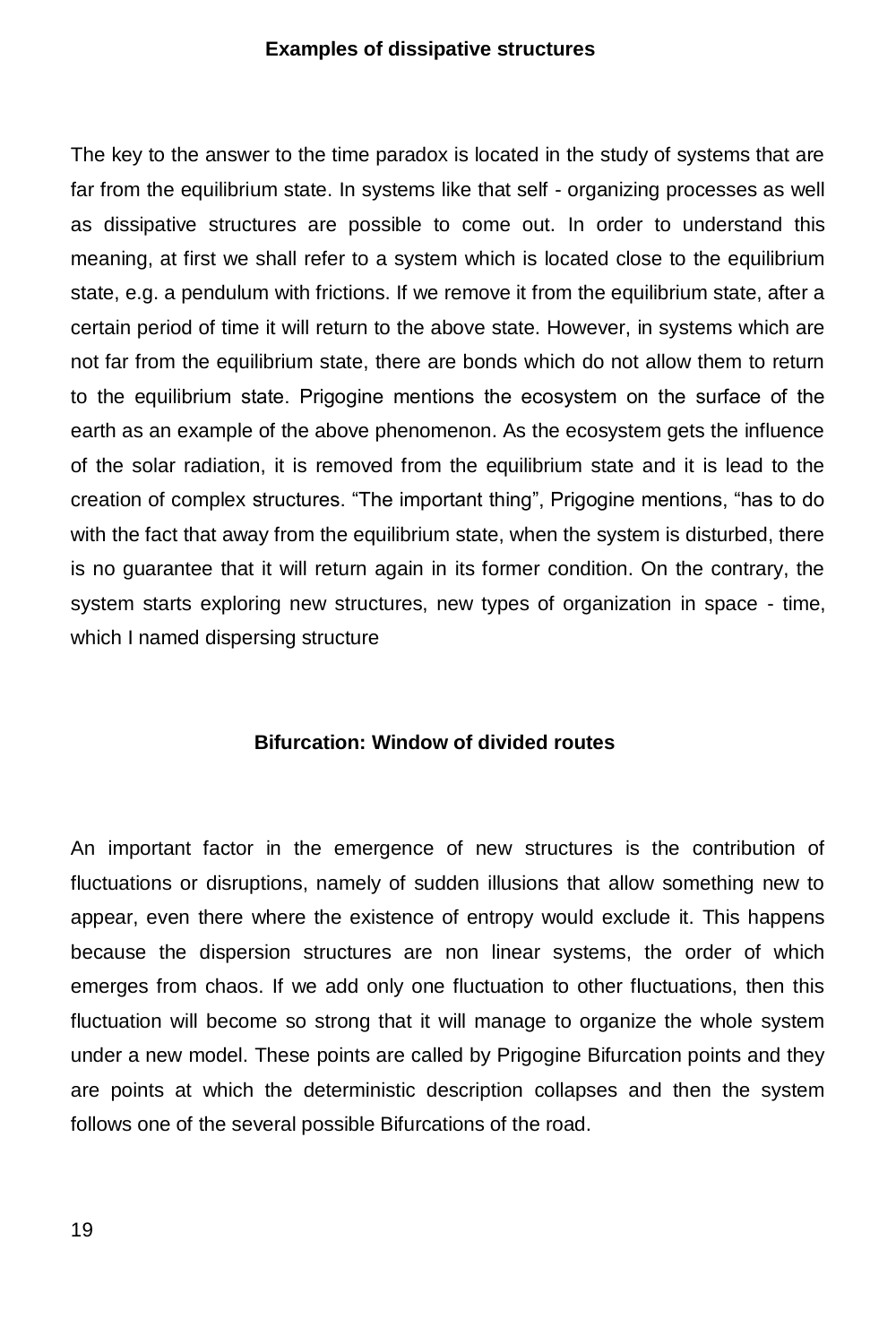As an instant window into the whole, the strengthening of the bifurcations leads to order or chaos. In Prigogine's perception of things, the bifurcation – a word meaning Point of disunity or division – is a basic notion. The bifurcation in a system is a moment of critical importance when something as small as a single photon, a slight variation of the external temperature, a change in the density, or the fluttering of a butterfly in Hong Kong expands so much by repetition that a fork is created – and the system gets a new direction. As time goes by, the torrents of Bifurcation points makes the system either get fragmented resulting in chaos or stabilize a new behavior through a series of feedback loops (like self – abolition, cross catalysis and self – interception).

If a system that has gone through a Bifurcation gets stabilized by its feedback, it can resist to other changes for millions of years, until some new critical disorder enhances the feedback and creates a new Bifurcation point.

At its Bifurcation points, the option to "choose" between different types of order is actually offered to the system. The inner feedback of some choices is so complicated that there is basically an infinite amount of degrees of freedom. In other words, the order of the choice is so high that we are talking about chaos. Other Bifurcation points offer options where the coupling feedback creates a lower degree of freedom. These choices can make the system seem simple and normal.

This, however, is a fraud because the feedback in obviously simple orders, such as a solitonic wave, is also very complicated. The pure effect of the Bifurcations in the evolution of the living cells was the creation of organic chemical reactions that have been created in a complex and stable manner in the cell environment. Prigogine by the notion "communication" means this exact creation of feedback loops. Towards such communication the system remains unharmed.

The Bifurcation points are landmarks in the evolution of the system and imprint its history. The historical record of the human Bifurcations is engraved on human fetuses. These undergo stages on which initially they look like fish, later like amphibians and finally like reptiles.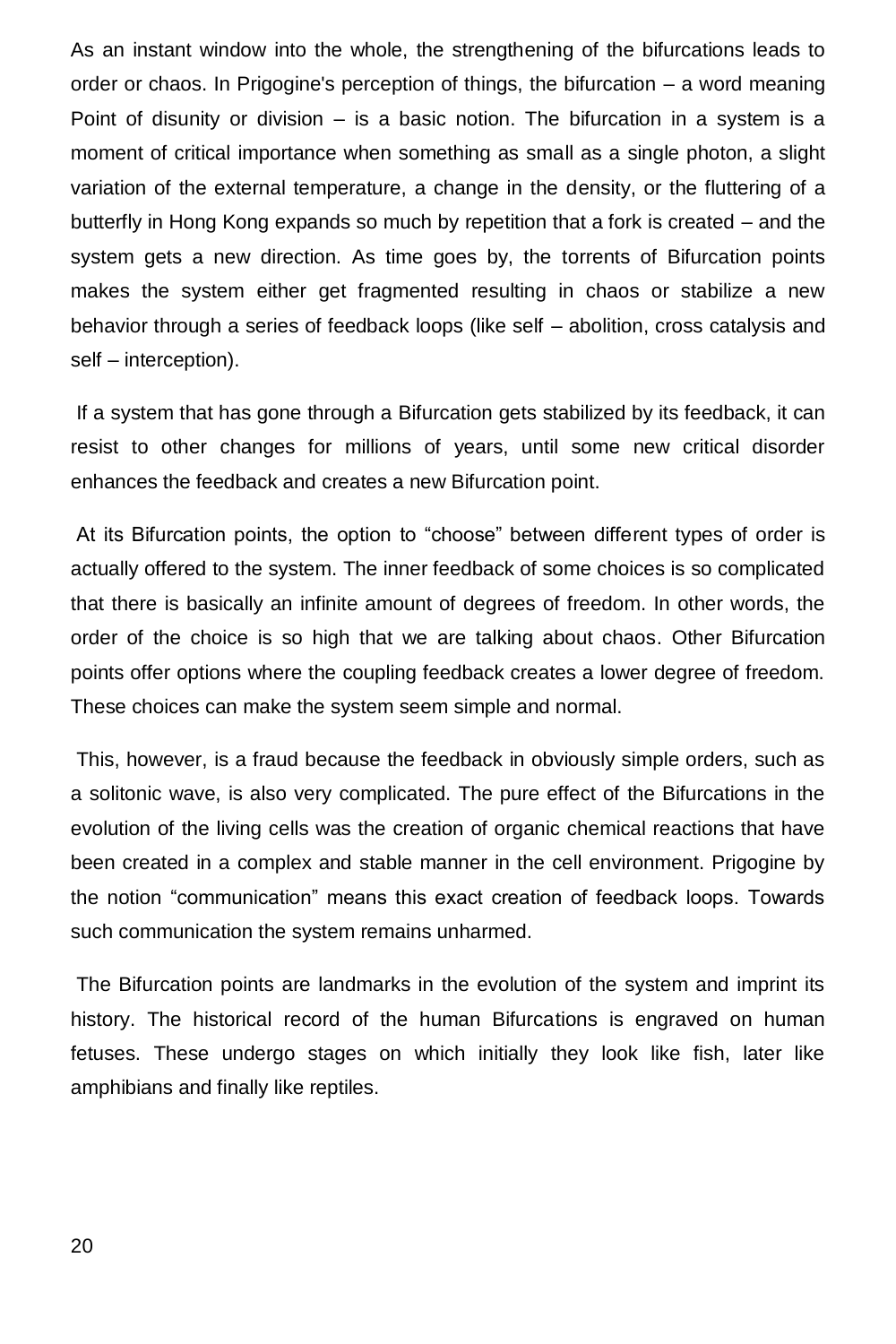Thousands upon thousands of Bifurcation points that compose a vivid recounting of options, through which we evolved as a system from the initiative cell to our current being, can be found imprinted in all forms and processes – in our cell chemical reactions and in the form of our neural networks - that make us unique. In every Bifurcation point during the past of our system, there was a course in which there were several futures. By the repetition and the support that the system got, one future was chosen while the other possibilities disappeared forever. This way our Bifurcation points compose a map of non reversibility of time. The dynamic of the

Bifurcation points reveals that the time is irreversible but it is able to make summaries. It also reveals that the movement of time is not measurable. Every decision made in a Bifurcation point contains a support to something small. Although causality works every time, the Bifurcation occurs unpredictably.

Prigogine points out that: "This mixture of necessity and chance composes the history of the universe." It also composes the creativity of the universe. The capability of a system to reinforce a small change constitutes a creative lever. Only one bee which enters a beehive and interacts with thousand other bees can pull the beehive across the air by making small movements that indicate the location rich in pollen. The systems are also very sensitive near those parts which consist the crystallized "memory" of Bifurcations of the past. The nations evolved mainly due to Bifurcations which included heavy conflicts. As a result, they are very sensitive towards several types of information which reproduce those Bifurcations. A mere newspaper title can motivate a whole nation to go to war.

#### **The role of the Bifurcations in the evolution of life.**

The belief that the secret of the creativity of nature hides in the laws of unpredictability, chaos and time and not in the mechanistic laws of classical dynamics lies beneath Prigogine's claims. He mentions as an example of the creativity of the chaos and of the non reversibility, their role in the emergence of life.

The dissipative structures arise as a result of processes in systems which are characterized as releasing systems, i.e. systems that show energy losses.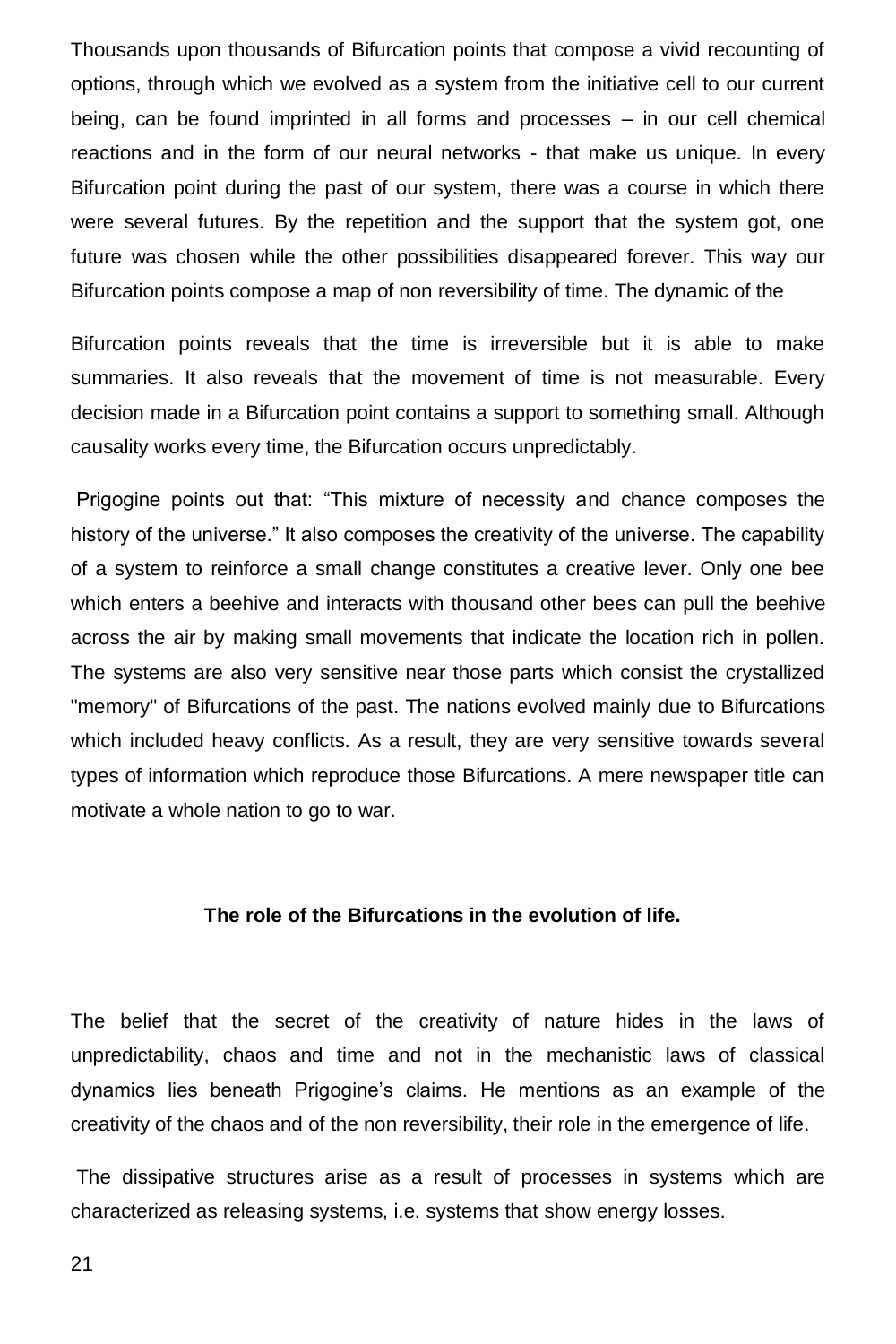In such systems, when they are away of the equilibrium state, interactions (longrange cοrrelatiοns), which have a long range and play a crucial role in creating new structures, take place. The appearance of life in our planet became possible through such natural processes.

#### **Self – Organising And life**

An example of self - organising is the appearance of currents and eddies in fluids where we can see billions of particles "cooperate." The matter is blind near the equilibrium state. However, far from the equilibrium state we have correlations of great range that are basic for the creation of new structures. Self organizing takes place because when we are far from the equilibrium state, the system has got lots of choices, of which, anthropomorphically talking, it selects one.

Self – organizing is closely connected to the phenomenon of life. The creation of complexity, which is necessary for the creation of life, is connected to the process of storing information in molecules of which the living cell is constituted. All living systems, either unicellular or multicellular organisms, are extremely complex systems compared to all the other species of the non living matter that exist in the Universe. Complexity is the result of effect processes, leading to systems with great organization, containing large information stocks. This organization of the molecules of a living organism, a result of accumulation of information, is what makes them able to produce useful work. The useful work involves both the fulfillment of basic biological processes, such as metabolism and reproduction, and the further increase in the information content that builds up in living systems. This last process is subject to the great chain of evolution of biological systems, this development is governed by the law of natural selection. The capability of reproduction, mutation and metabolism are necessary conditions for the latter.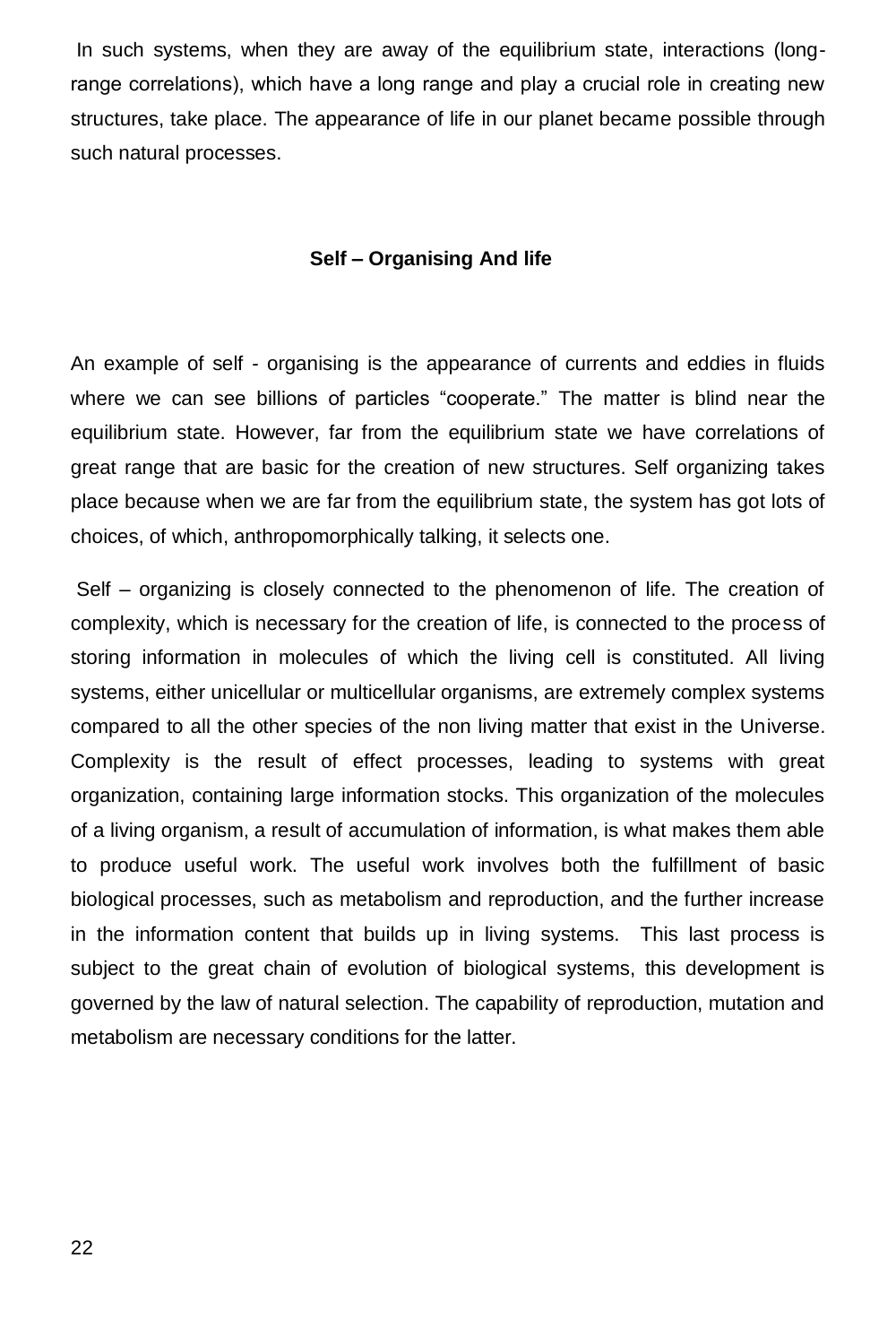A system which has got these properties automatically is able to take part in the "game" of natural selection and evolution. The natural selection leads in forms of organizing, which are more effective, leaving the less effective ones at the process of disappearing. This way, a form of organizing which is stabilized dynamically in a system out of the equilibrium state, will disappear, if a an improved form of organizing

appears. In this sense, progress means constant amelioration of the operational efficiency of the biological systems.

A yet unsolved problem, associated to biological order is the way in which the transition from the molecular activity to the supermolecular order of the cell takes place. The biological order was usually considered as a natural condition which was created by enzymes playing a similar to the demon of Maxwell role, maintaining chemical differences in the system. However, today, it becomes understood that this role is ensured by the genetic information contained in the nucleic acids and is expressed by the creation of enzymes which ensure the perpetuation of life. The enzymes thus contribute to the prolongation of life and postpone death. Namely, life is not located out of the natural order, but appears as the ultimate form and expression of the self organizing processes.

#### **Creative Chaos**

By focusing on the role of chance and chaos at the creation of structure, Prigogine pictures a universe in which the objects are not defined as well as they are defined in classical or quantum physics.

In Prigogine's universe the future cannot be defined because it is subject to chance, fluctuation, and support. This is characterized by Prigogine as the new "uncertainty principle". According to the famous uncertainty principle, which was expressed by Heisenberg, it is impossible to know in absolute accuracy the position and the momentum of any subatomic particle. Prigogine's new uncertainty principle teaches us that beyond a boundary point of complexity, the systems are directed to unpredictable directions.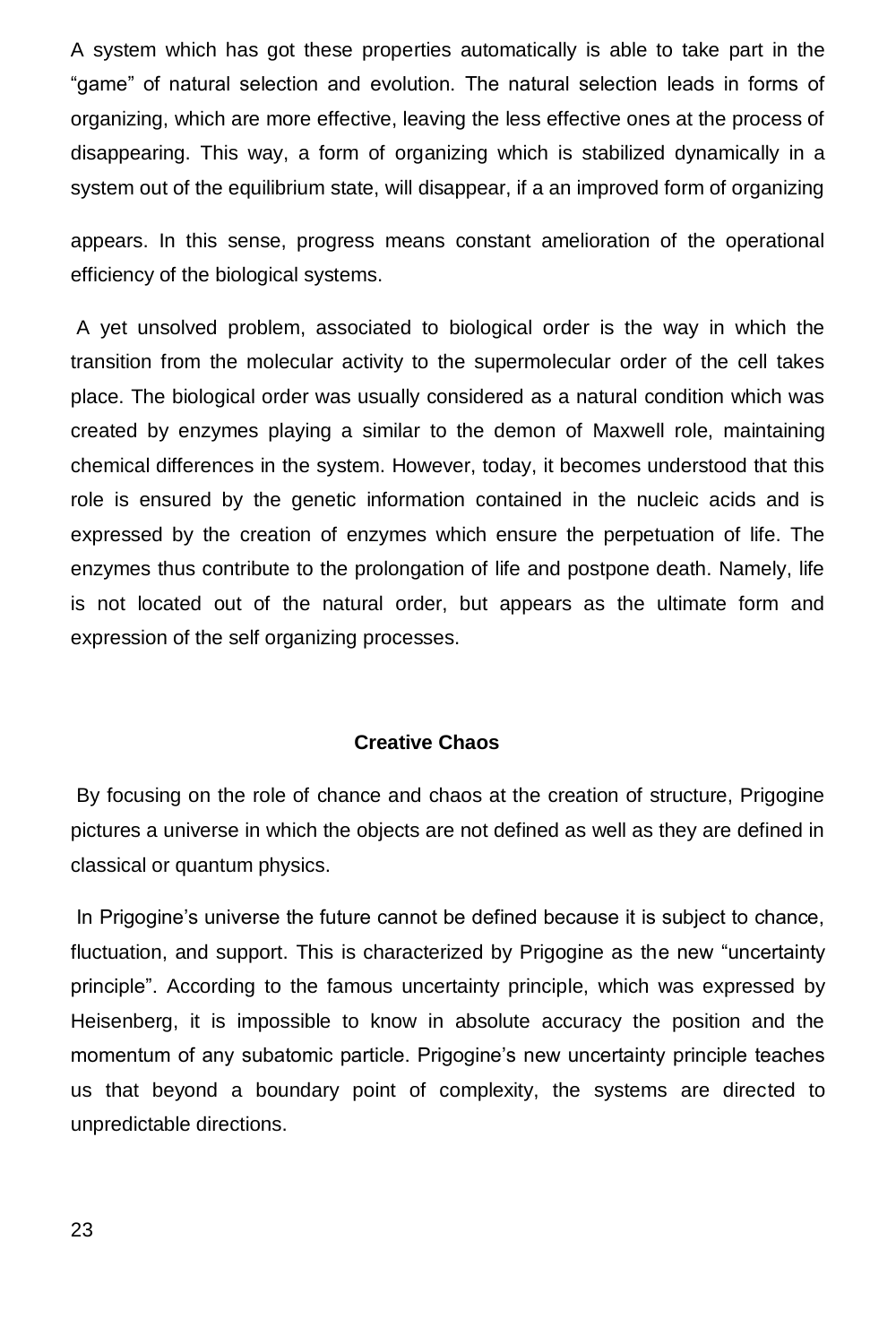The systems lose their initial conditions and cannot obtain them again or reverse their course. Their inability to look back in time is an "entropy barrier". The discovery of the entropy barrier is similar to Einstein's discovery that the human beings and the messages cannot travel faster than light, namely, beyond the "light barrier". Prigogine's uncertainty principle, just like Heisenberg's uncertainty principle, is a damage against reductionism (raising all phenomena to simpler ones). But for Prigogine, this way of viewing nature does not reduce its capabilities, but it recognizes its creative possibilities.

Even when we see a system moving to chaos, points – situations, in which order emerges, appear in that system.

Similarly, inside chaos there are traces of a peculiar order. It is also possible that where the system has the shape of a stable system areas called "windows" or "islets" appear. These areas oscillate around a certain number of values. These islets of order, which are interposed into the areas of chaos, are called intennittencies. The importance of these "islets of order" is great because it indicates that there is a close relationship between order and chaos. The relationship between order and chaos must be due to a single process which is subject to the dynamics of nonlinear systems. Namely, there has to be a global chaotic attractor. Generally, the correlation between order and chaos is taken for granted and reflects a holistic concept for the operation of Nature.

#### **Is Time Ahead Of The Being? The Pre – Universe**

Two of the biggest questions that preoccupied philosophers and scientists of all time, are the following: a) does the world (the universe) have a beginning or is it infinite? b) does time have a beginning? It is proved that these questions are not independent of one another. The second one refers to the topological characteristics of time. The problem of the nature of time is connected to the above.

For Newton, time is absolute and independent of the history of the Universe. This abstention has now been rejected. Today we accept that the Universe was somehow created, namely it has got a starting point. In this point Prigogine wonders: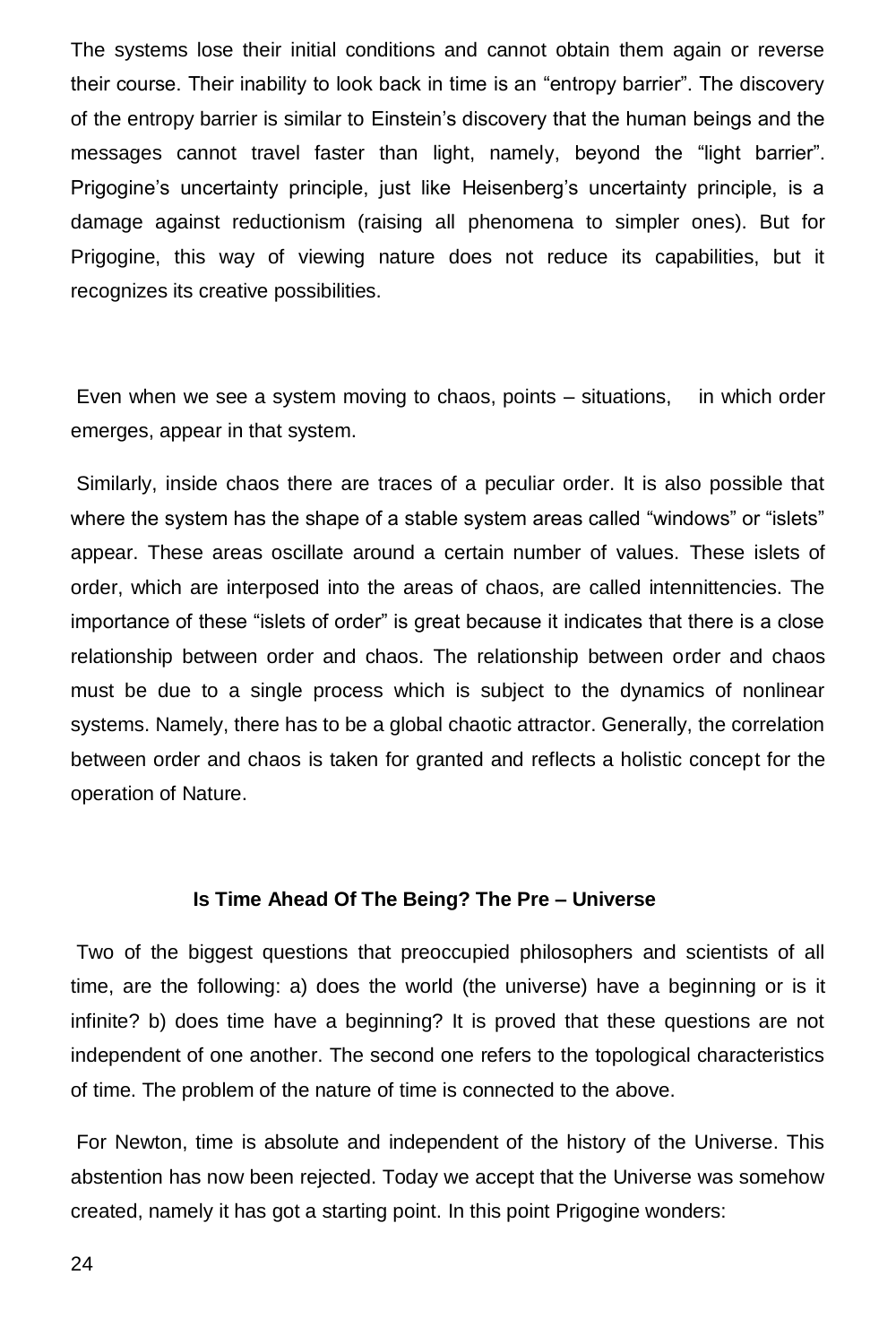"However, how can we realize this starting point (of the time)? It seems more logical to me to suppose that the birth of our Universe is an event in the history of the world and as a result we owe to attribute to it (to the world) a time which comes before the birth of the Universe."

But how does he mean this birth of the world? "This birth could have been similar to a change of phase which leads from a pre – Universe (that is also called "quantum gap" or "next universe") to the Universe that is being observed and surrounds us."

Prigogine goes further explaining the known theory of Big Bang: the Universe begun from a singularity, a point which enclosed all the mass and the energy of the current Universe. But we do not have a theory able to describe this point abnormality.

### **However, many scientists consider the beginning of the history of the Universe, as the beginning of time.**

Subsequently, Prigogine poses the question: "Does actually time have a defined beginning or is it infinite?" and he goes on: "We cannot support that we hold the definite answer, but our phrasing of the laws of Nature, through probabilities and not certainties, can contribute towards this direction. Our research will follow a different way of the one followed by other scientists. We suppose that the Big Bang is an eminently irreversible process. This irreversibility would occur as a result of the instability of the pre – Universe, an instability which is caused by the interactions between gravity and matter. Inside this perspective, the universe would have been created with the characteristic of instability. Meanings, which we have mentioned, as self – organizing, would likewise be applied in the early stages of the Universe".

It is known that Einstein believed that the discrimination between the past and the future is an illusion because the equations of the, until then, known theories were symmetrical according to time. Κ.Godel extended this idea to the end, suggesting a cosmological model in which it was possible for someone to travel into his own past. Einstein, who was concerned a lot by this, eventually ended up in expressing his ideas on such an extreme thesis, supporting that it would oblige physicists reconsider their beliefs on the problem of non reversibility.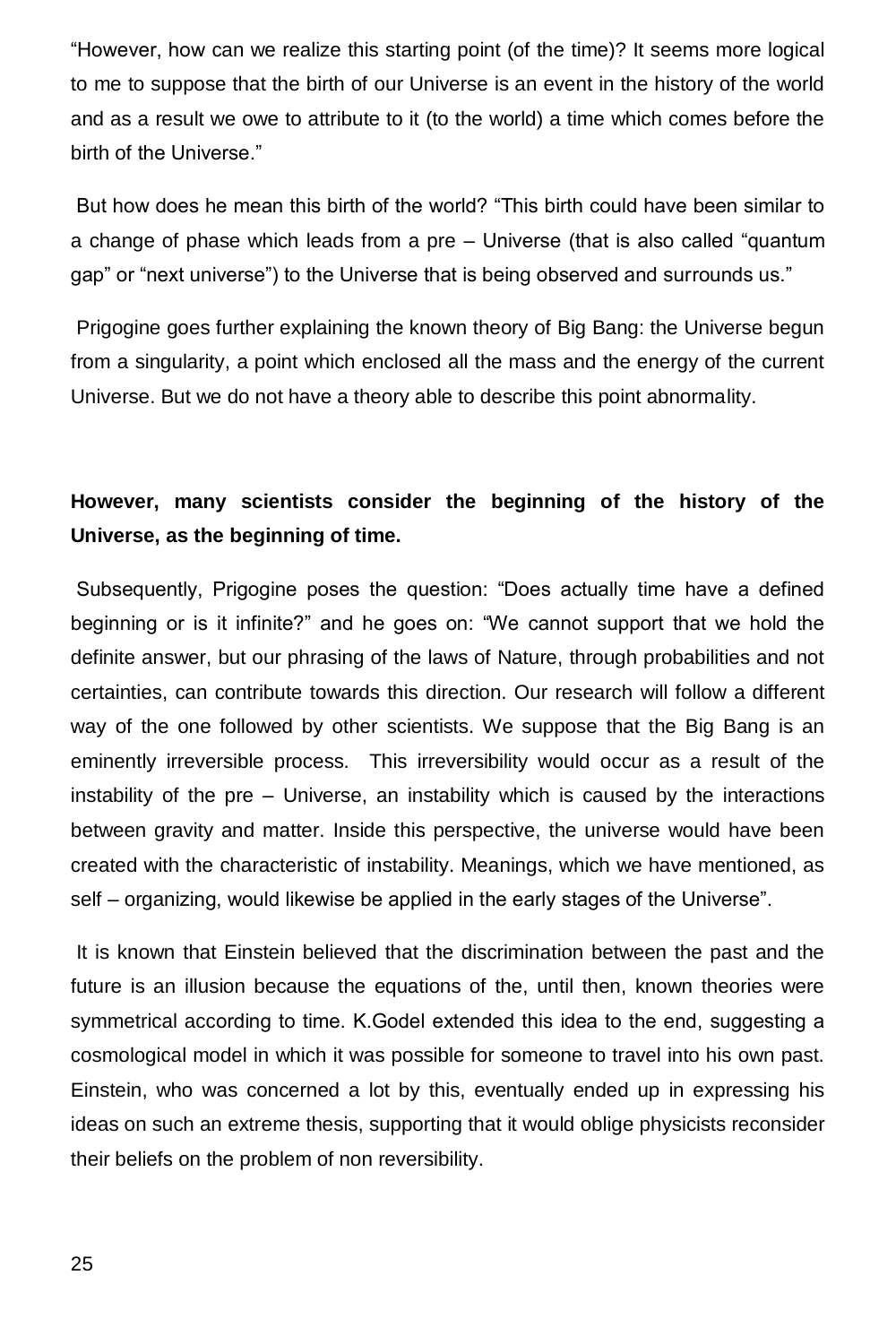Hawking, on the other side, introducing the notion of the imaginary time, reached the point of expressing the belief that at the first stages of Big Bang, space and time could not be discriminated from one another and time obtained the characteristics of space. Prigogine, however supports that "time is eternal. We all have an age, our culture has an age, the Universe has an age, time, however, has neither a beginning nor an end."

Namely, since the Being, the Existence is meaningful only from the moment the Universe started existing and since, according to Prigogine, time is eternal, then time came before the Being. Einstein, by the General Theory of Relativity and the field equations, linked the measuring of space-time to the total amount of matter -energy of the universe, namely he showed that the geometry of space – time is affected by the matter – energy, and the moving of the material objects are defined by this geometry. The solution of the field equations, which was suggested by Einstein, matched to a static Universe, thus a universe without a history, according to the classical ideal, which contained the reversibility of the processes, and therefore, the symmetry towards the time of the past and the future. Later on, Friedmann and Lemaitre showed that such a universe is exceptionally unstable and it may be damaged by the slightest disturbance. Eventually, we have reached the acceptable standard model of the Big Bang, which is firmly supported by critical experimental data, such as the experimental verification of the law of Hubble and the background radiation of 2.7 K.

According to this model, as it is reported, the Big Bang began from a point defect, wherein the density and the curvature of space-time are infinite. The size scales involved in this history of the Universe, are measured according to the fundamental physical constants, i.e. the world gravitational constant G, the speed of light c, and Planck's constant h.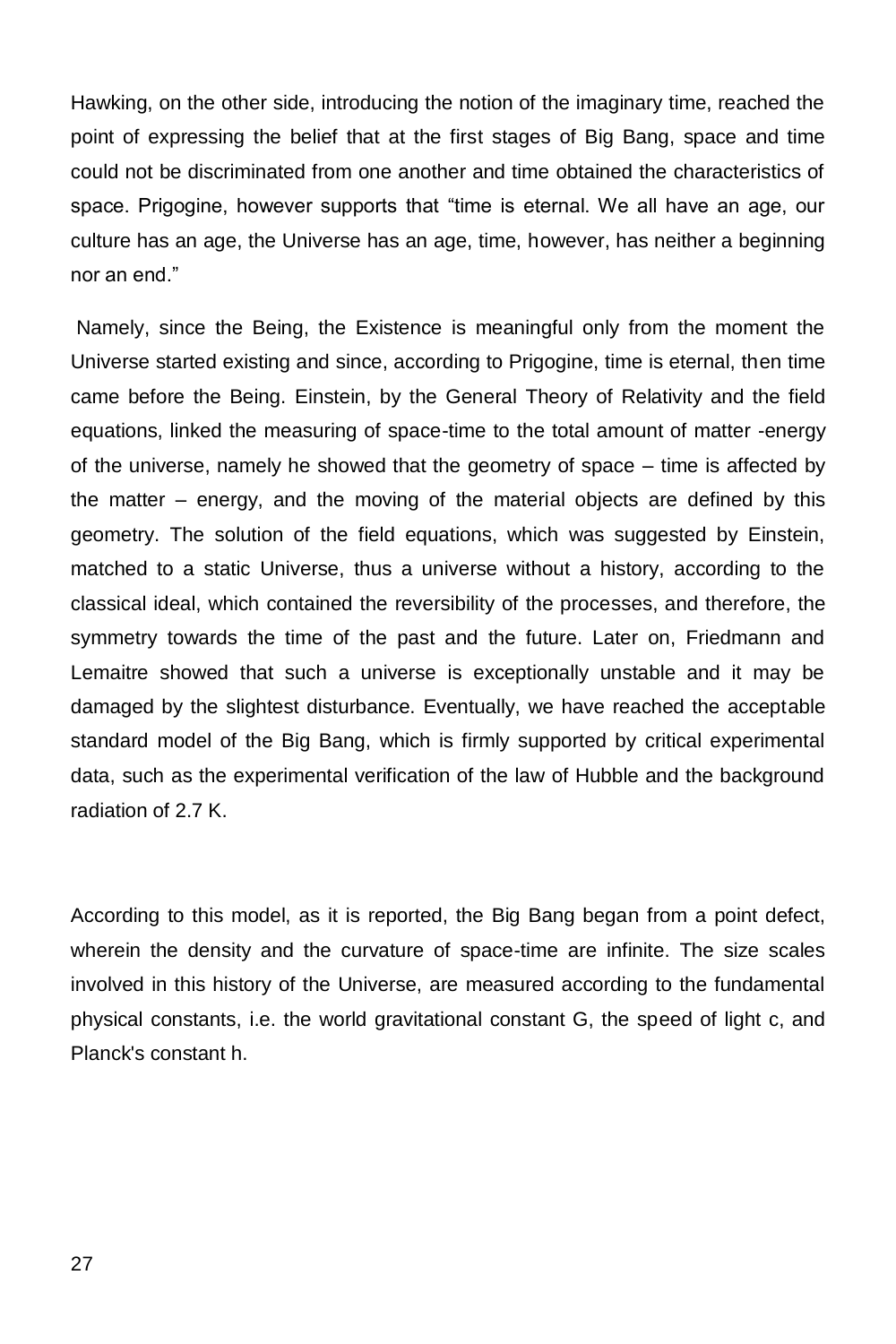The elementary aggregates calculated by those constants are the following:

(1) Planck's length, which is 10 -33 cm.

(2) Planck's time, which is 10 -43 sec.

(3) Planck's energy, which corresponds to a temperature of  $1 \sim 2$  Kelvin grades.

(4) Planck's mass which is 10 -5 gr. It is huge compared to the mass of the elementary particles. (e.g. proton mass is 10 -23 gr)

During the first moments of the Universe's life, what is called Planck epoch (or era), these orders of magnitude dominated. Ρrigοgine, considering that in that epoch the quantum processes, along with gravity, should play an important role, introduces, in that point, the necessity of quantization of gravity, and consequently of space – time. This attempt has not yet delivered the expected results. Concerning the model of the inflationary universe, Prigogine underlines that "the results are very interesting. They show a possibility of an irreversible process that transforms gravity into matter. They also focus our attention on the pre – Universe, which would here be Minkowski's vacuum, a starting point of irreversible transformations. We shall stress that this model does not describe a process of creation from the beginning. The quantum gap is already characterized by the universal constants, and hypothetically, we can attribute to these constants the values they have today."

In an other point of his work, he writes: "the substantial point here is the fact that the birth of our Universe is not yet connected to an abnormality, but to an instability, similar to a change of phase or a bificuration."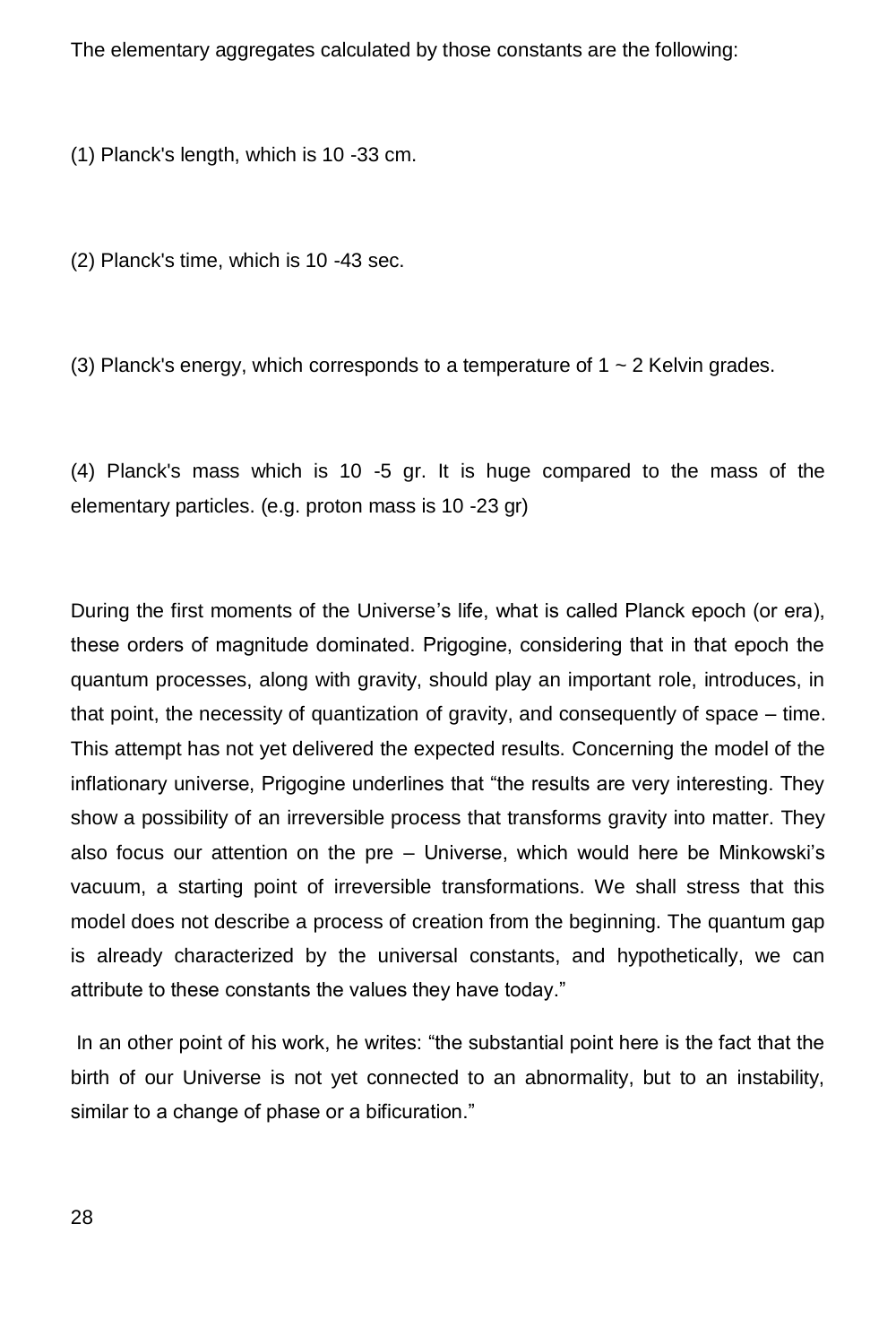And by stressing on the ratio between geometry and matter, on the one side, and on the equivalence of the mechanical work and the heat on the other, he proves the importance of the second thermodynamic law, which "breaks" this notion of equality: the mechanical work can always be transformed into energy, but not vice versa.

The case of space – time and matter is equivalent: the transformation of space – time into matter correlates to an irreversible release process, which produces entropy. The reverse process, which would transform matter into space – time is excluded. Namely, the birth of our universe happened due to the transformation of space – time into matter and is interpreted in an explosion of entropy.

### **Quantum Shift in the Global Brain: How the New Scientific Reality Can Change Us and Our World**

The Newtonian mechanics was the model of classical science. In the classical science all the natural laws had an absolutely deterministic and descriptive character and defined the course and development of every phenomenon. The knowledge of these laws assured the human – observer the ability to understand not only the present but also the past and the future. In a deterministic and timeless universe, the arrow of time is nothing but a human illusion. Only the vision of the universe from the perspective of eternity ensures the truth of physical theories. In the deterministic universe of the classical science, the order always creates disorder and never vice versa! The scientific dream of a united (applying on the microcosm as well as on the macrocosm) and objective (i.e. independent of the observer) description of the natural world, would become the nightmare of the contemporary physics in the beginning of the 20th century. The quantum description and interpretation of the microcosm, which is regarded as the fundamental level in which all the natural phenomena are raised and explained, requires a radical review of not only the classical description but also of the metaphysical preconditions of classical science.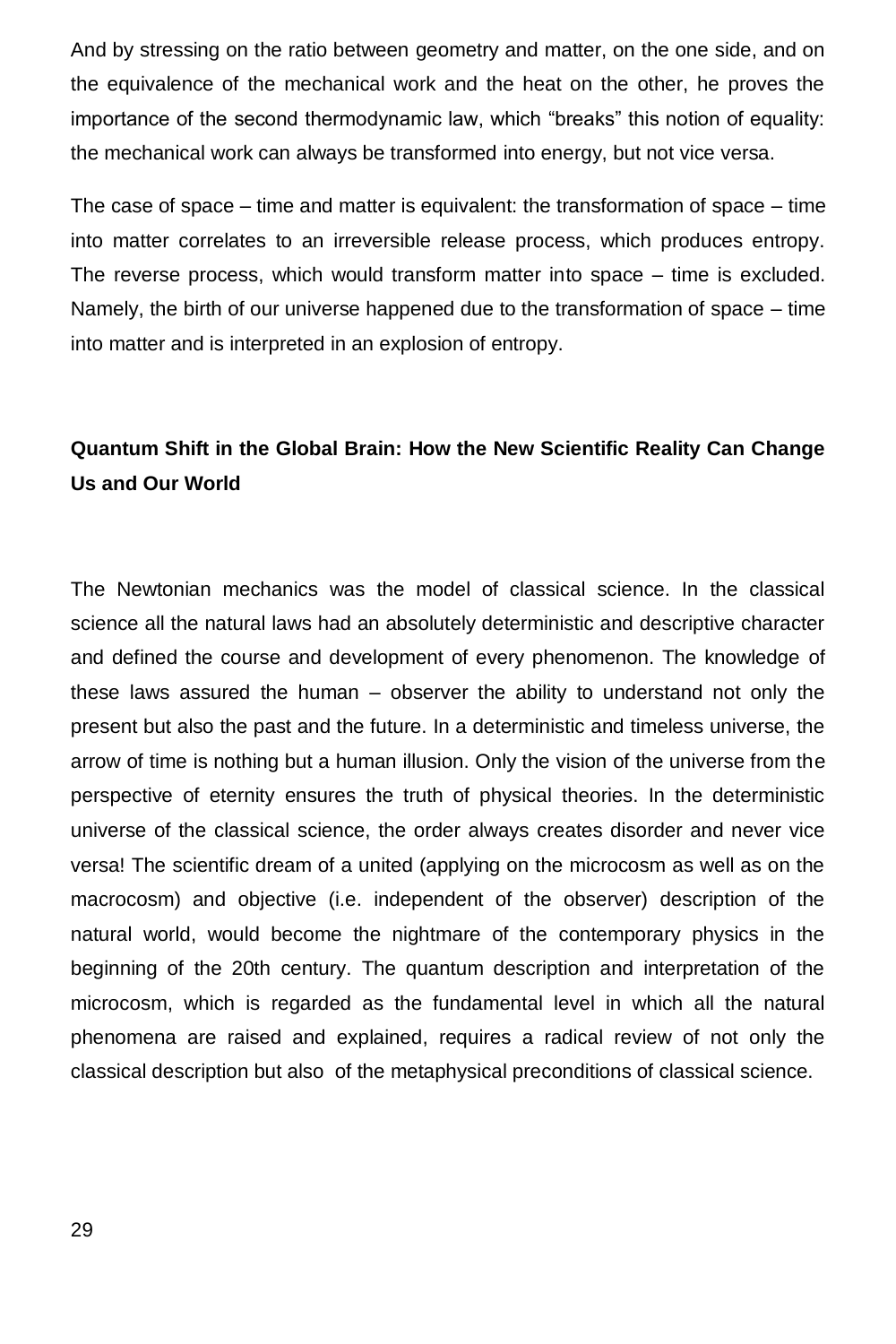The classical ideal in physics was to be able to predict with certainty the future development of a physical system. Newton's mechanics led to the triumph of the deterministic vision of the natural processes: if we know the initial conditions of a dynamical system, then the solution of the differential motion equations would allow us to know in certainty not only the past but also the future of that system. This, however, is not feasible for two reasons: a) it is not possible to have the initial conditions of the system in absolute accuracy and b) the analytical solution is not feasible for the great majority of the systems. As far as the first reason is concerned, we have to mention that after the discovery of the unstable systems, it became clear that very neighboring orbits (which, namely correspond to initial conditions and whose values may differ slightly) after a certain period of time are removed exponentially. In this notion, the orbit is actually an idealization, since it is never possible to know the initial conditions in "infinite" accuracy. According to Heisenberg's uncertainty principle and Bohr's principle of correspondence, the neutral and deterministic description of the microcosm is impossible: discontinuity and indeterminacy are inherent characteristics of microphysical phenomena and in order to describe them we have to integrate the observer within his own observations!

#### **Beyond the separation: the new cosomological paradigm**

Science evolves through alternating phases of 'normal' science and radical shifts that create scientific revolutions. We saw this at the turn of the 20th century, when science shifted from a Newtonian worldview to Einstein's relativity paradigm, and again with the shift to the quantum paradigm. Now, as we recognize the non-local interconnection of all things in space and time, we find our scientific worldview shifting once again. The insight now emerging in the physical sciences, especially but not exclusively in quantum physics, highlights the role of interaction and interconnection in the diverse spheres of observation and experiment.

30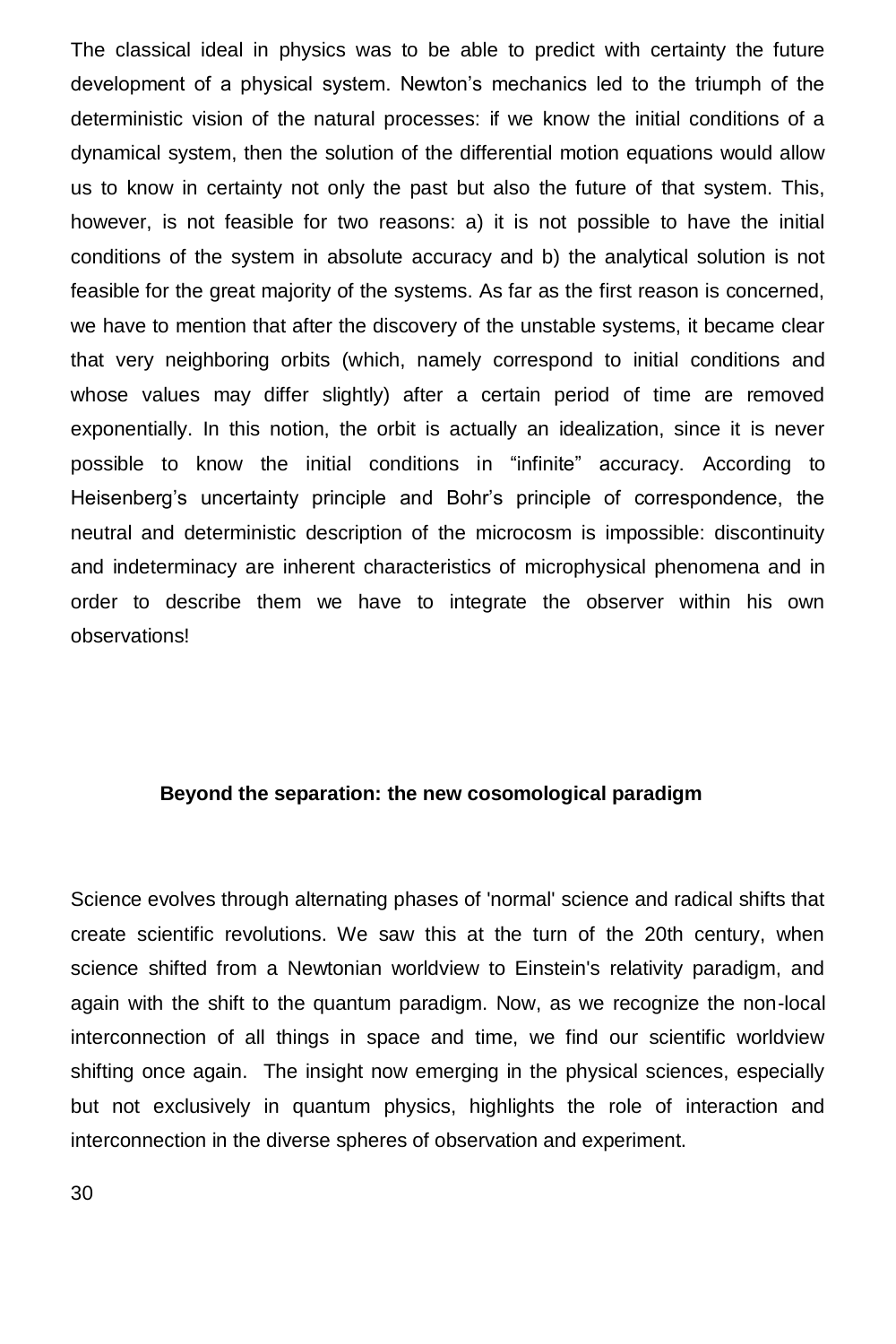He insight now emerging in the physical sciences, especially but not exclusively in quantum physics, highlights the role of interaction and interconnection in the diverse spheres of observation and experiment.

The quantum theory holds that we live in a participatory universe - which is what we consider as an independent, external reality is linked to the way we observe. When making observations and measurements, the quanta which are everything in the universe, changing. It makes no sense to talk about the properties of quanta without an observer. The universe is connected by conscious observation instruments from the most elementary particles up to huge galaxies. Moreover, quantum theory gives prominence to the quantum vacuum, the vacuum that is prior to observable phenomena, such as atoms and molecules. Unlike the common sense notion of empty space, the quantum vacuum is full of potential prospects. The quantum vacuum is essential in all aspects of physics, the quantum vacuum is an infinite set of "space-time foam" beyond which time, space - and physical - come to an end itself. Quantum theory has reached the point where the source of all matter and energy is a vacuum, a nothingness that contains all the possibilities of everything that has ever existed or could exist. These possibilities then emerge as probabilities before "collapsing" into localized quanta, manifesting as the particles in space and time that are the building blocks of atoms and molecules. The transcendental field of Cosmos is the total of all the possibilities that can occur in any part of the universal spacetime.

The quantum vacuum underlies the level of quanta and is a virtual-energy filled substrate rather than empty space) is the cosmic matrix in which the particles and systems that constitute the materials of the world arise. The quantum vacuum is an integration of what we used to think of as energy and information. It is a field of informed energy. The particles that appear as the material of the universe are entangled excitations of the ground state of this cosmic matrix. The systems that appear as objects composed of material particles are locally manifest yet intrinsically entangled configurations of excitations in that matrix. The particles and systems we observe emerged in the course of evolution in the cosmos.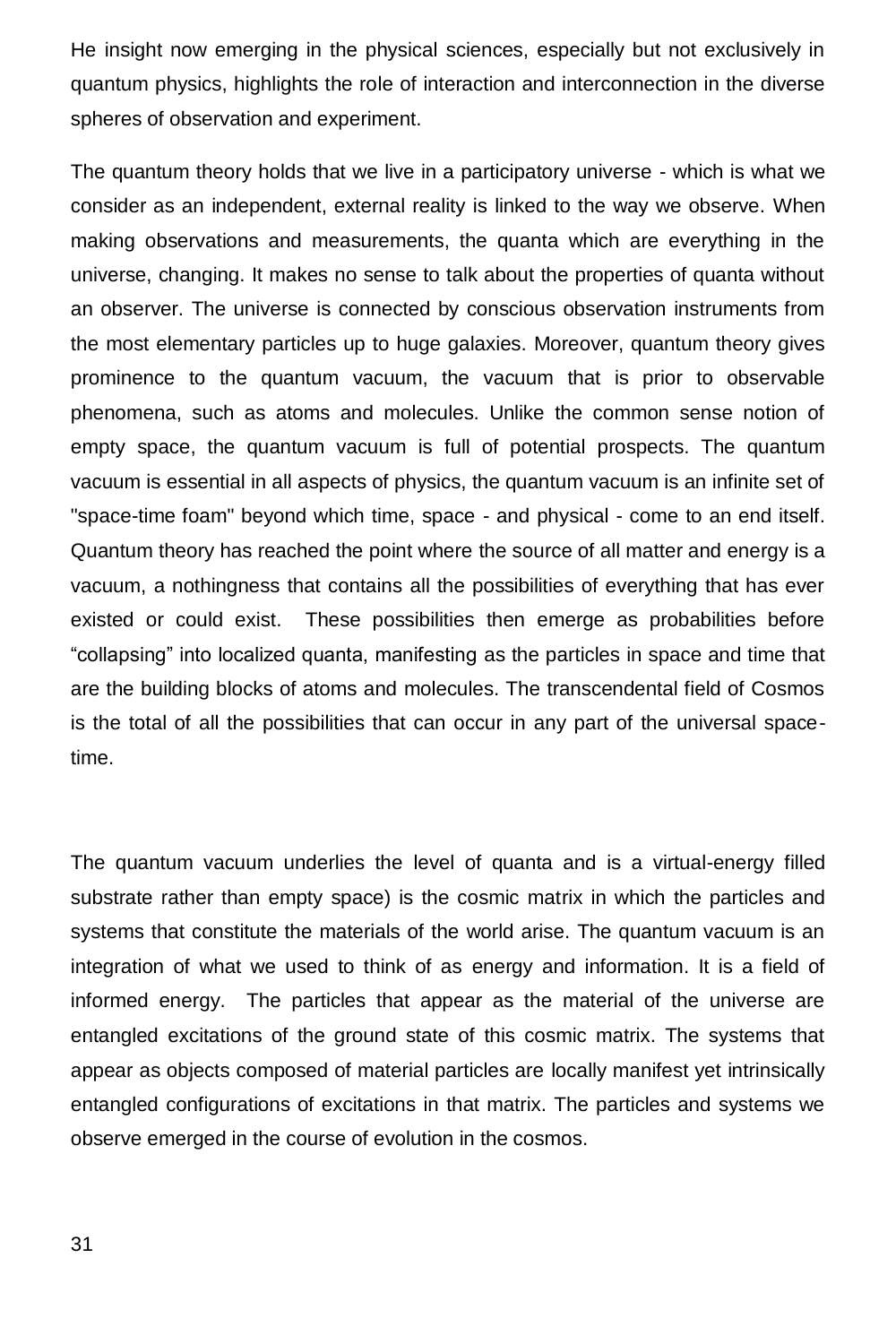Following the Big Bang (which appears to have been a Big Bounce, a phase-change in the sequence of local universes in the multiverse) the first entities to emerge were photons, protons, neutrons and electrons, and other, more short-lived exchange particles. In processes of galactic and stellar evolution the higher-order configurations we know as the atoms of the elements had emerged.

The current material of spacetime are superordinate configurations of the excitations of the cosmic matrix. Galaxies are composed of stars and stellar systems, and stars are composed of atoms and particles. All these systems are composed of particles, and particles are entangled excitations of the matrix. Atoms, molecules, cells, organisms—and on the macroscale planets, stars, stellar systems and galaxies—are in the final count superordinate quantum systems: various-level configurations of informed energy. On suitable planetary surfaces higher-order configurations of informed energy made their appearance. We call the self-maintaining and selfreproducing variety of these configurations living organisms. Life is not accidental or extraneous phenomena in the universe: the latest observations in astrophysics show that the basic building elements of life, including glycine (which is an amino acid), and ethylene gycol (a compound associated with the formation of sugars in organisms) are synthesized in the course of the physicochemical evolution of stars. The surface of planets associated with active stars are templates for the further complexification of these elements, building sequentially higher order configurations of informed-energy. Information is a paramount factor in the emergence and persistence of informed-energy configurations. In the absence of information the energies present in the universe would be a random concourse of excitations of its ground state. Information structures the energy-sea of the cosmic matrix, and coordinates interaction among the structures.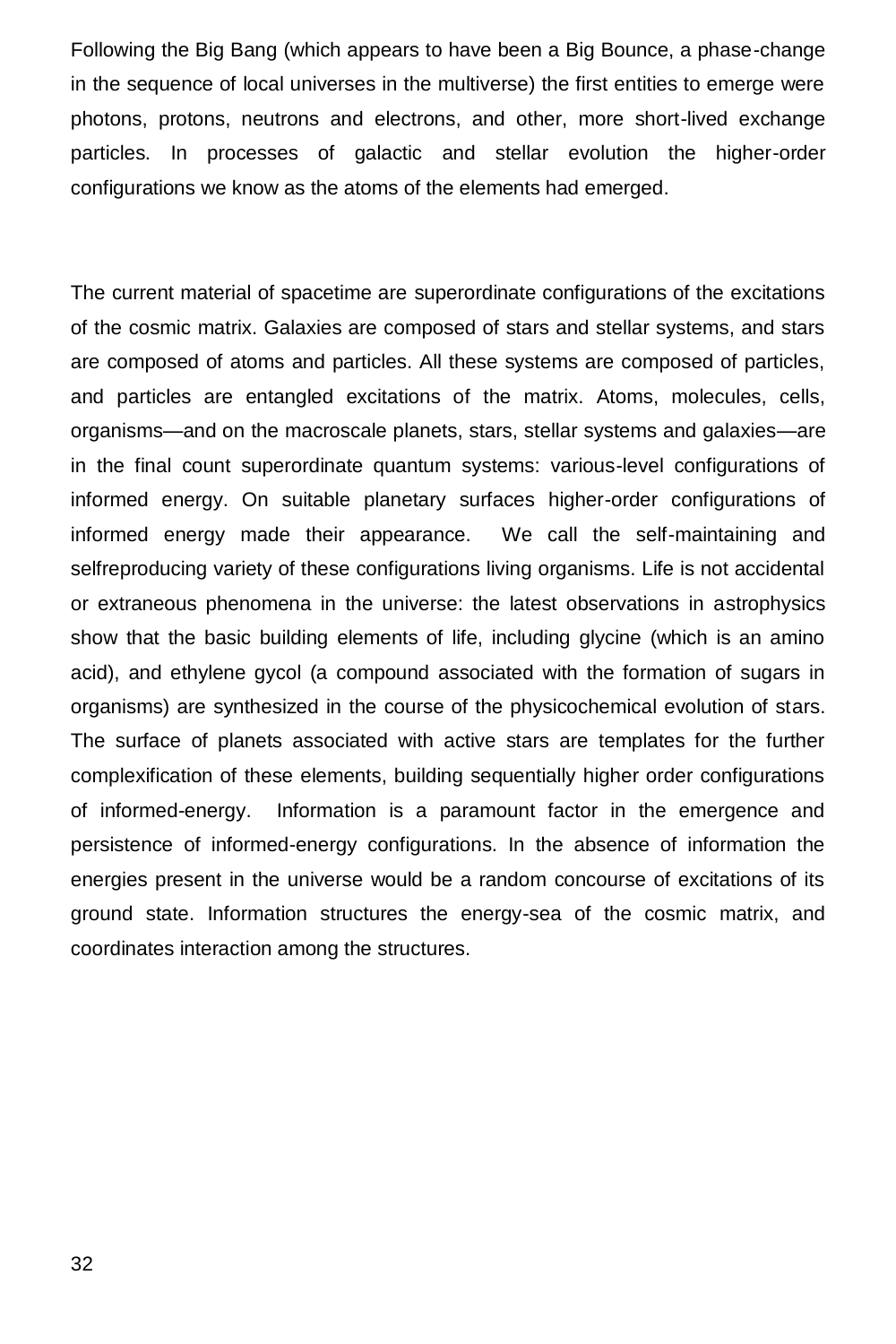#### **The Participatory Universe**

Cosmology, which is based on the other successful theory that exists, meaning the theory of general relativity of Einstein, suggests that the universe emerged from the pressure of the quantum foam during the Big Bang and after that it has been developing for at least 13.5 billion years. Everything that we consider to be real, either through our senses or through scientific research, has initially being a state of the so-called Planck era (a tiny, short, and chaotic condition that cannot be penetrated, i.e. a mathematical representation that describes the boundaries of our knowledge). After that began the phase of the universal expansion, which created matter,energy,stars,galaxies,andlife.

Therefore, as there is no fixed limit concerning the space and time, science is confronted with the fact that the human brain works in this specific space and time. This should not discourage us, though. If the universe is indeed participatory, then the human brain should also be involved at a quantum level. Why is this happening? Because the quantum foam, which is the source of any particle that exists and also the source of its corresponding oppositely charged antiparticle, must be at the same time the foundation of the brain. The microcosm and the macrocosm have the same sources for billions of years during the past and the present. The reality is constantly arising from the quantum vacuum. The quanta are coming out of the quantum foam, while their vast majority falls back again to this foam. Thus, the creation, the maintenance, and the re-absorption of the virtual particles occur at any time and at every point of space. Our senses though oblige us to see a sunrise at a time, a birthday party at a time, a face at a time. Without a doubt, the reality is not limited in a linear experience in time and space. One could argue that beyond our limited perception, the Big Bang is happening everywhere at the same time in an eternal now. The creation is an undivided and single process and we are immersed in it.

Given that everything that exists depends on the quantum vacuum, including all living beings, our belief that we are living outside of this quantum vacuum is probably false. There is no rational way to run away from this phenomenon, so the key is to change the sense of reality.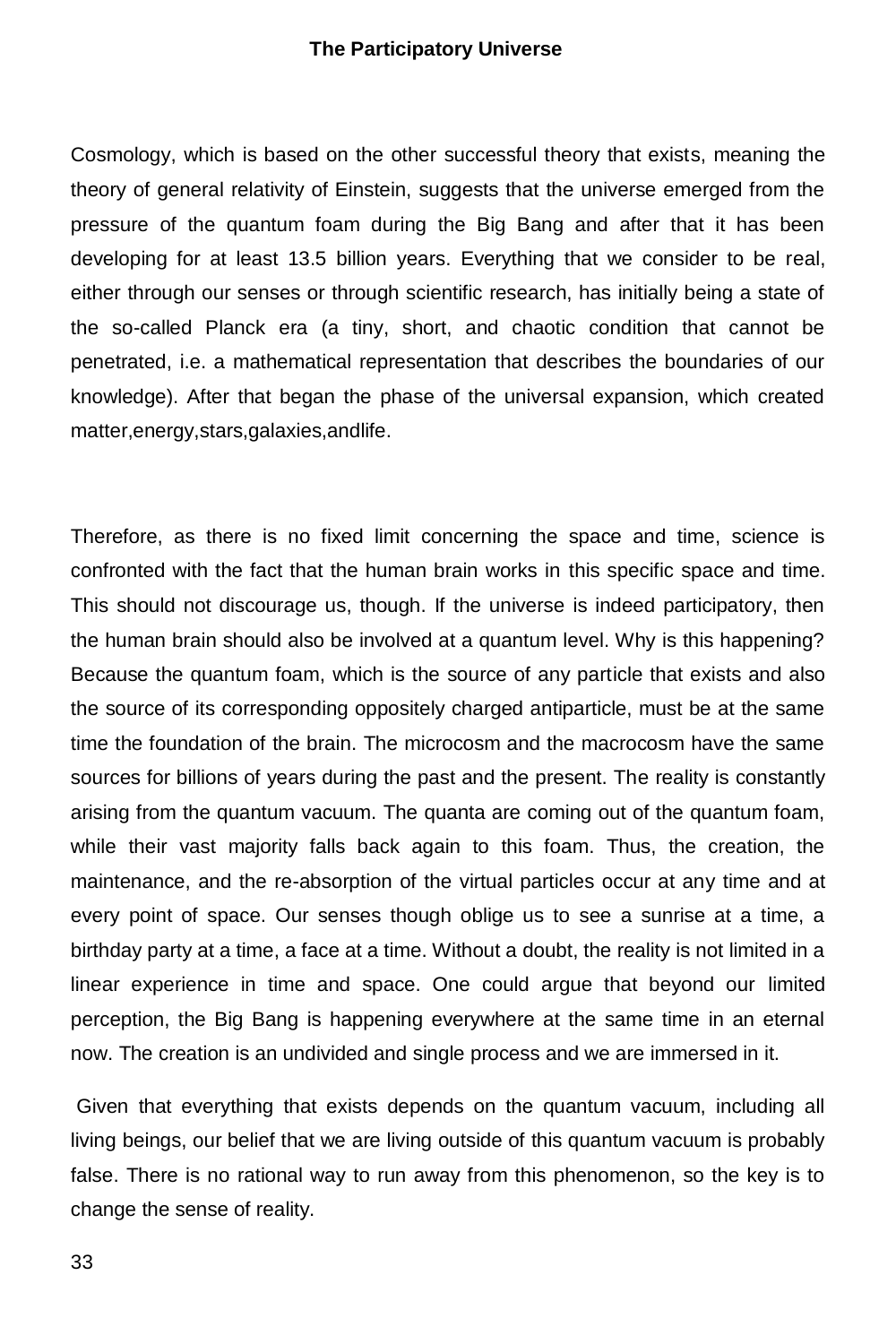The 'transcendence' that is supposed to belong to the saints and the mystics actually applies to all people (and perhaps the saints and the mystics are those who realized it first) Our participation in the quantum vacuum makes the difference in the way life proceeds. Any strange phenomena can occur depending on our mental and intellectual involvement. Quantum theory arose from the scientific attempt to describe the behavior of atoms and their components. Therefore, it concerns primarily the microcosm. Physicists have long known that certain procedures, such as radioactivity, seemed random and unpredictable. While a large number of radioactive atoms obey the laws of statistics, it is impossible to predict the exact time at which a specific atomic nucleus will split. This fundamental uncertainty is extended to all individual and subatomic phenomena. The word "quantum" by itself means a small energy package, i.e a very small package (from the Latin word quandum). Thus, quantum mechanics, as quantum theory is called, has to do with the basic keystones of matter. These are the basic elementary particles which build up everything in nature. These particles include atoms, molecules, neutrons, protons, electrons, quark, and also photons (the basic light units). All these objects - if we can really describe them as such - are much-much smaller than anything that can be seen and observed by the human eye.

In the dreamy quantum world: the particles are waves and the waves are particles. That is, a beam light is both an electromagnetic wave propagating in the universe, and a flow of tiny particles directed with speed towards the observer. This arises from the fact that some quantum experiments or phenomena reveal the wave nature of light, whereas others reveal the particulate nature the same light. Note though that never both aspects of light are revealed simultaneously. Nevertheless, we suggest that before we observe a beam of light it is both a wave and a particle flow at the same time. In the realm of quantum physics everything is ambiguous: a feature of uncertainty dominates on all its entities, whether it is light, electrons, atoms or quarks. This uncertainty is known as the uncertainty principle and it states that we can only predict the most probable position of a particle and not the exact location. Moreover, we are never able to determine with exact precision nor the position or the momentum of a particle. Therefore, the scientific predictions on the results have a statistical and probabilistic nature.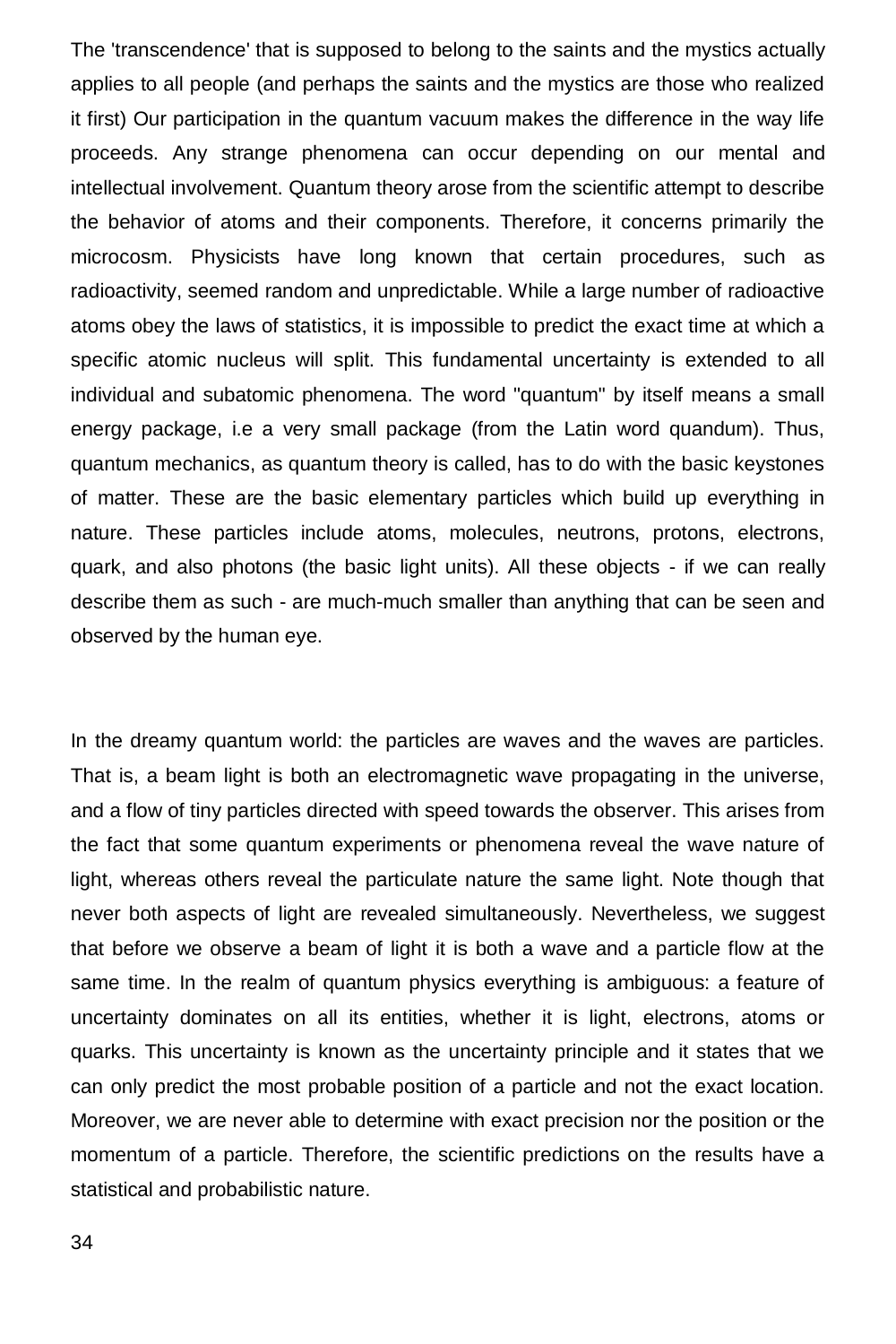Moreover, there are no "hidden variables" (as Einstein would like), which, if were made known, would dispel the fog that surrounds the quantum world. Therefore, the magical, the obscure, and the hidden, are the integral features of the quantum structure of the universe. For the interpretation of quantum mechanics there is a need for an ontological investigation and reflection: Because what explanation can be given for the mysterious superposition of the states of the quantum systems?

A photon (a quantum of light) or an electron (a negatively charged elementary particle) can be found in a superposition of two or more states. We can no longer talk about "here" OR "there". In the strange quantum world we can talk about "here" AND "there." A photon, a part of a flow of light, that falls on a film screen with two holes, instead of choosing one or the other hole as normally expected, can pass through both of the two holes at the same time. An electron that follows a curved path around a nucleus can be possibly located in multiple positions simultaneously. The phenomenon that creates the greatest wonder in the dreamy world of quanta is the phenomenon called Quantum Entanglement. Two particles that may be too far away from each other, even millions or billions of kilometers away, are strangely linked. The slightest variation that may occur in one of them immediately causes a change in the other.

#### **The Science Behind The Statement "Consciousness Creates Reality"**

The quantum double slit experiment is a very popular experiment used to examine how consciousness and our physical material world are intertwined. It is a great example that documents how factors associated with consciousness and our physical material world are connected in some way. One potential revelation of this experience is that "the observer creates the reality." A paper published in the peerreviewed journal Physics Essays by Dean Radin,, explains how this experiment has been used multiple times to explore the role of consciousness in shaping the nature of physical reality.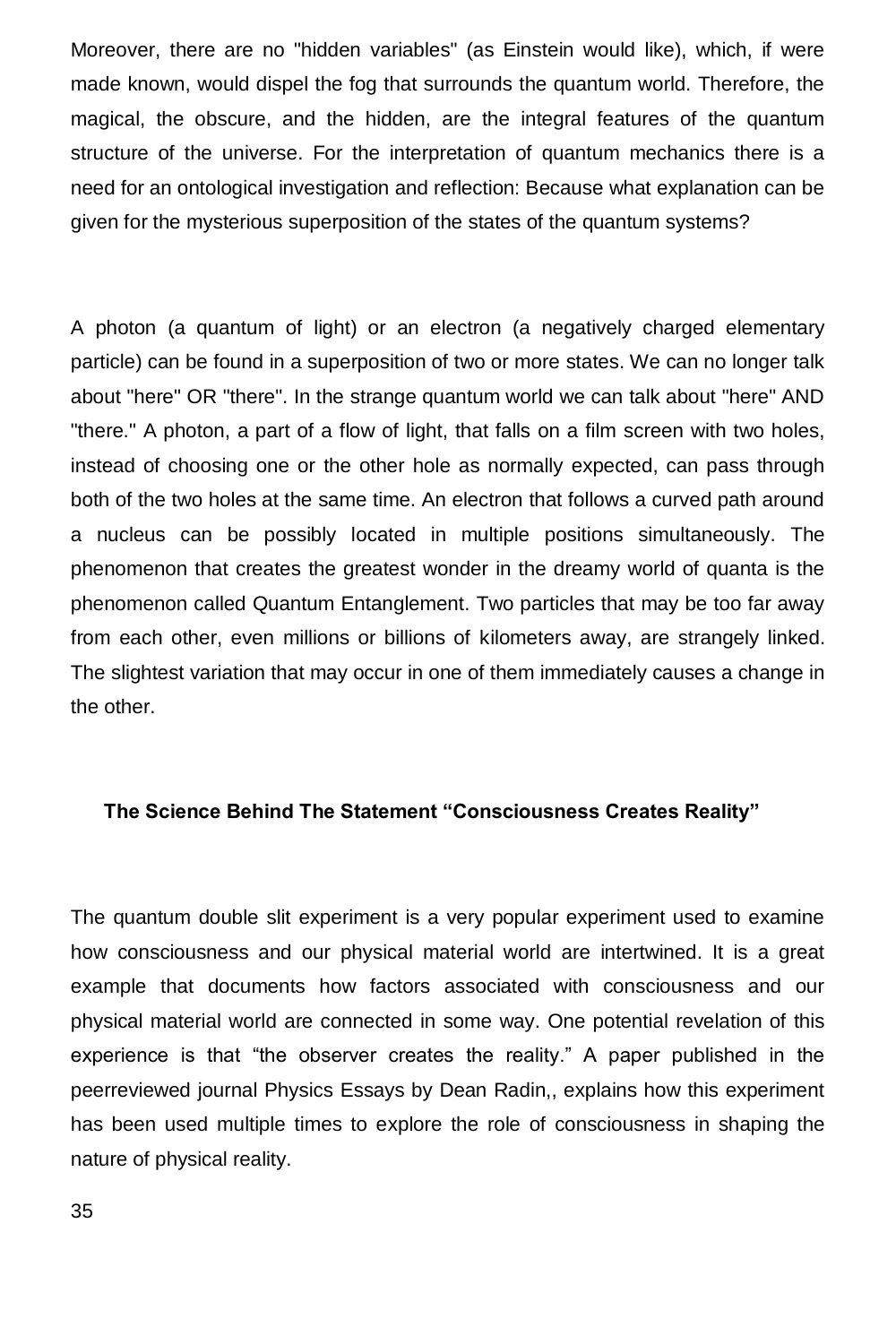In this experiment, a double-slit optical system was used to test the possible role of consciousness in the collapse of the quantum wave-function. The ratio of the interference pattern's double slit spectral power to its single slit spectral power was predicted to decrease when attention was focused toward the double slit as compared to away from it. The study found that factors associated with consciousness "significantly" correlated in predicted ways with perturbations in the double slit interference pattern. "Observation not only disturbs what has to be measured, they produce it. We compel the electron to assume a definite position. We ourselves produce the results of the measurement." Although this is one of the most popular experiments used to posit the connection between consciousness and physical reality, there are several other studies that clearly show that consciousness, or factors that are associated with consciousness are directly correlated with our reality in some way. A number of experiments in the field of parapsychology have also demonstrated this. Sure, we might not understand the extent of this connection, and in most cases scientists can't even explain it. However they are, and have been observed time and time again.

#### **Non material universe**

What we perceive as our physical material world, is really not physical or material at all, in fact, it is far from it. "If quantum mechanics hasn't profoundly shocked you, you haven't understood it yet. Everything we call real is made of things that cannot be regarded as real." – Niels Bohr At the turn of the nineteenth century, physicists started to explore the relationship between energy and the structure of matter. In doing so, the belief that a physical, Newtonian material universe that was at the very heart of scientific knowing was dropped, and the realization that matter is nothing but an illusion replaced it. Scientists began to recognize that everything in the Universe is made out of energy. "Despite the unrivaled empirical success of quantum theory, the very suggestion that it may be literally true as a description of nature is still greeted with cynicism, incomprehension and even anger." (T. Folger, "Quantum Shmantum"). Quantum physicists discovered that physical atoms are made up of vortices of energy that are constantly spinning and vibrating, each one radiating its own unique energy signature.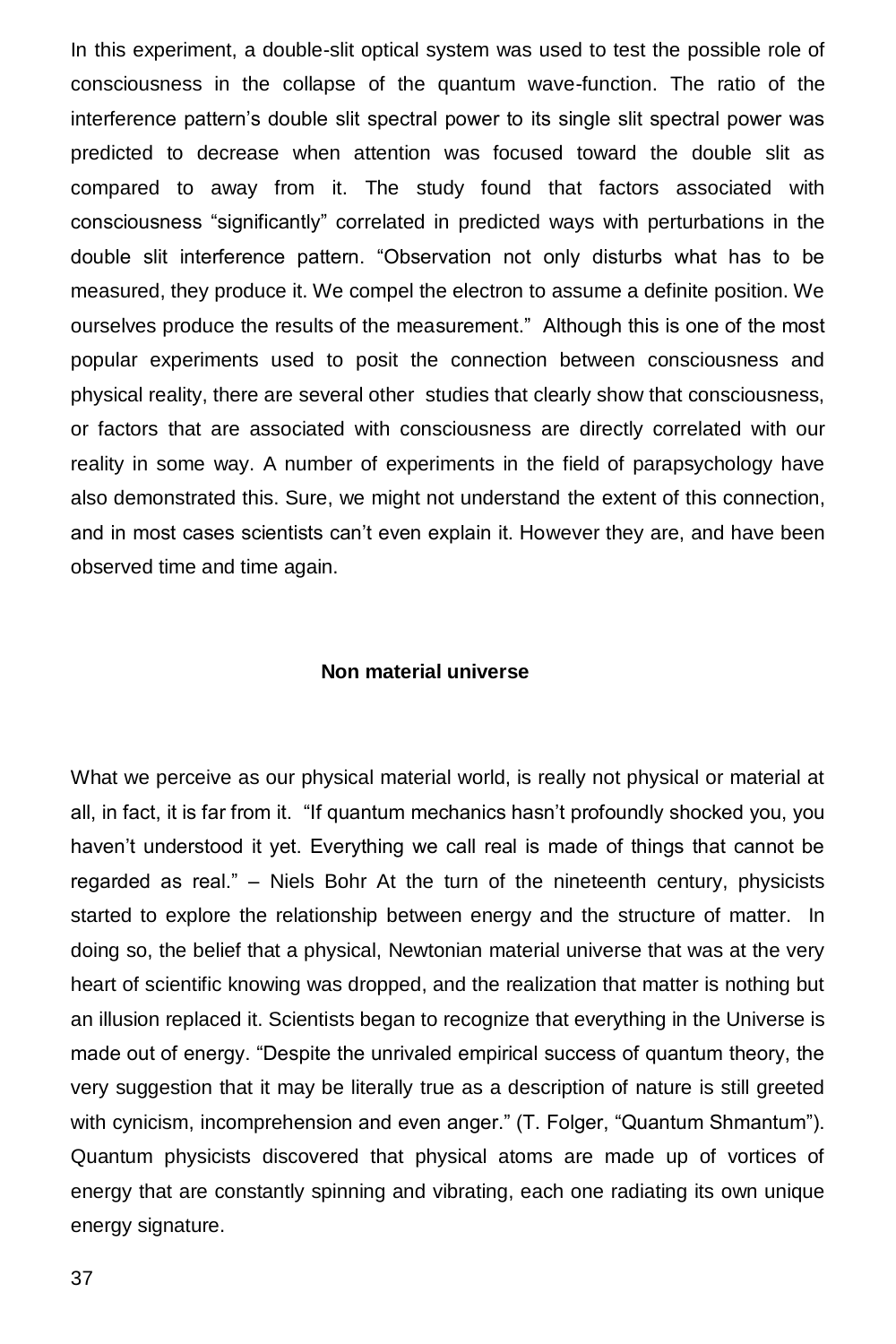Therefore, if we really want to observe ourselves and find out what we are, we are really beings of energy and vibration, radiating our own unique energy signature -this is fact and is what quantum physics has shown us time and time again. We are much more than what we perceive ourselves to be, and it's time we begin to see ourselves in that light. If you observed the composition of an atom with a microscope you would see a small, invisible tornado-like vortex, with a number of infinitely small energy vortices called quarks and photons. These are what make up the structure of the atom. As you focused in closer and closer on the structure of the atom, you would see nothing, you would observe a physical void. The atom has no physical structure, we have no physical structure, physical things really don't have any physical structure! Atoms are made out of invisible energy, not tangible matter.

"Get over it, and accept the inarguable conclusion. The universe is immaterialmental and spiritual" – Richard Conn Henry, (quote taken from "the mental universe) It's quite the conundrum, isn't it? Our experience tells us that our reality is made up of physical material things, and that our world is an independently existing objective one. The revelation that the universe is not an assembly of physical parts, suggested by Newtonian physics, and instead comes from a holistic entanglement of immaterial energy waves stems from the work of Albert Einstein, Max Planck and Werner Heisenberg, among others.

#### **The Role of Consciousness in Quantum Mechanics**

What does it mean that our physical material reality isn't really physical at all? It could mean a number of things, and concepts such as this cannot be explored if scientists remain within the boundaries of the only perceived world existing, the world we see. As Nikola Tesla supposedly said: "The day science begins to study non-physical phenomena, it will make more progress in one decade than in all the previous centuries of its existence." Fortunately, many scientists have already taken the leap, and have already questioned the meaning and implications of what we've discovered with quantum physics. One of these potential revelations is that "the observer creates the reality." A fundamental conclusion of the new physics also acknowledges that the observer creates the reality.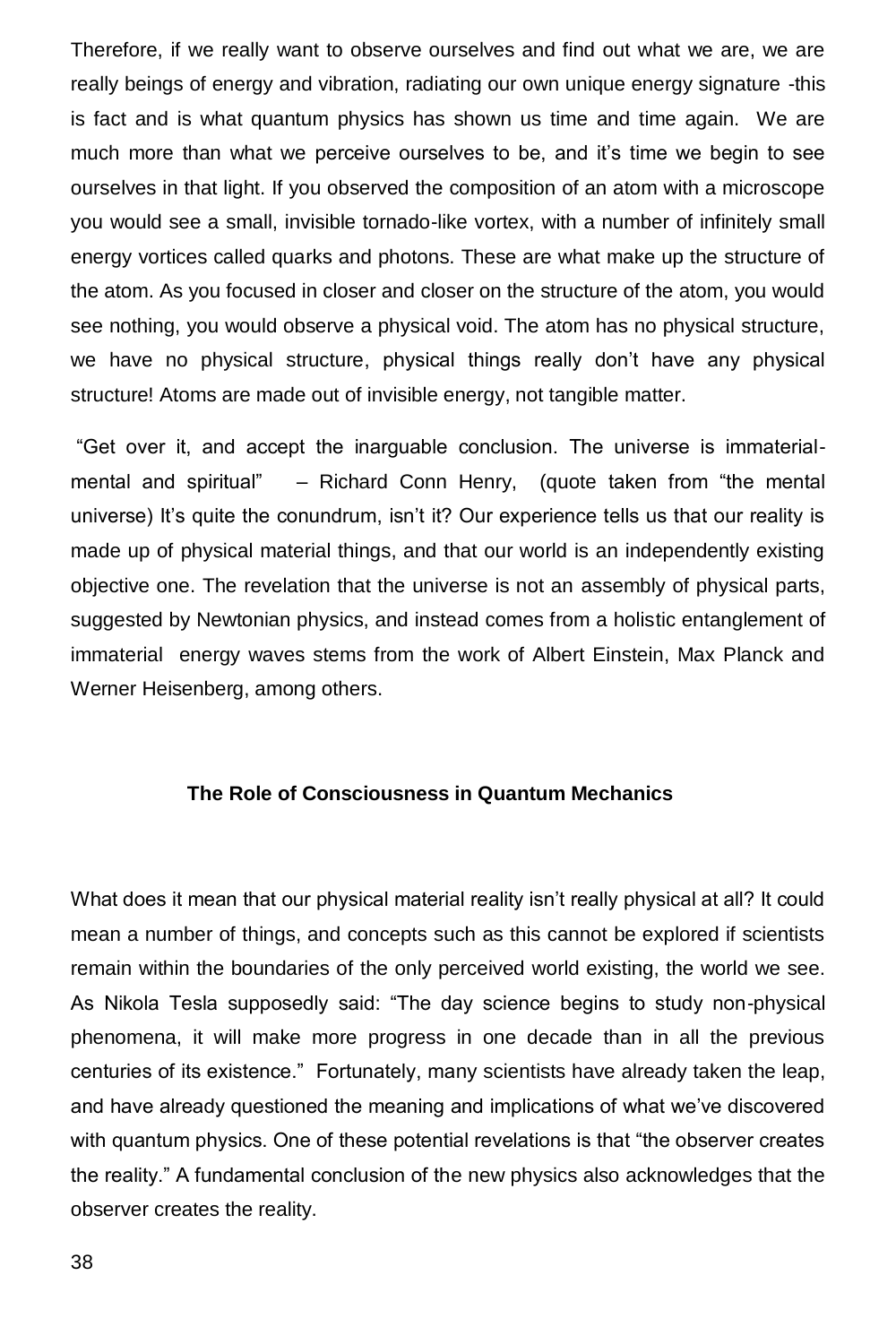As observers, we are personally involved with the creation of our own reality. Physicists are being forced to admit that the universe is a "mental" construction. Pioneering physicist Sir James Jeans wrote: "The stream of knowledge is heading toward a non-mechanical reality; the universe begins to look more like a great thought than like a great machine. Mind no longer appears to be an accidental intruder into the realm of matter, we ought rather hail it as the creator and governor of the realm of matter. (R. C. Henry, "The Mental Universe").

One great example that illustrates the role of consciousness within the physical material world (which we know not to be so physical) is the double slit experiment. This experiment has been used multiple times to explore the role of consciousness in shaping the nature of physical reality. A double-slit optical system was used to test the possible role of consciousness in the collapse of the quantum wave-function. The ratio of the interference pattern's double-slit spectral power to its single-slit spectral power was predicted to decrease when attention was focused toward the double-slit as compared to away from it. The study found that factors associated with consciousness, such as meditation, experience, electrocortical markers of focused attention and psychological factors such as openness and absorption, significantly correlated in predicted ways with perturbations in the double-slit interference pattern. This is just the beginning. I wrote another article earlier this year that has much more, sourced information with regards to the role of consciousness and our physical material world:

#### **What's The Significance?**

The significance of this information is for us to wake up, and realize that we are all energy, radiating our own unique energy signature. Feelings, thoughts and emotions play a vital role, quantum physics helps us see the significance of how we all feel. "If you want to know the secrets of the universe, think in terms of energy, frequency and vibration." – Nikola Tesla. Studies have shown that positive emotions and operating from a place of serenity within oneself can lead to a very different experience for the person emitting those emotions and for those around them. At our subatomic level, does the vibrational frequency change the manifestation of physical reality?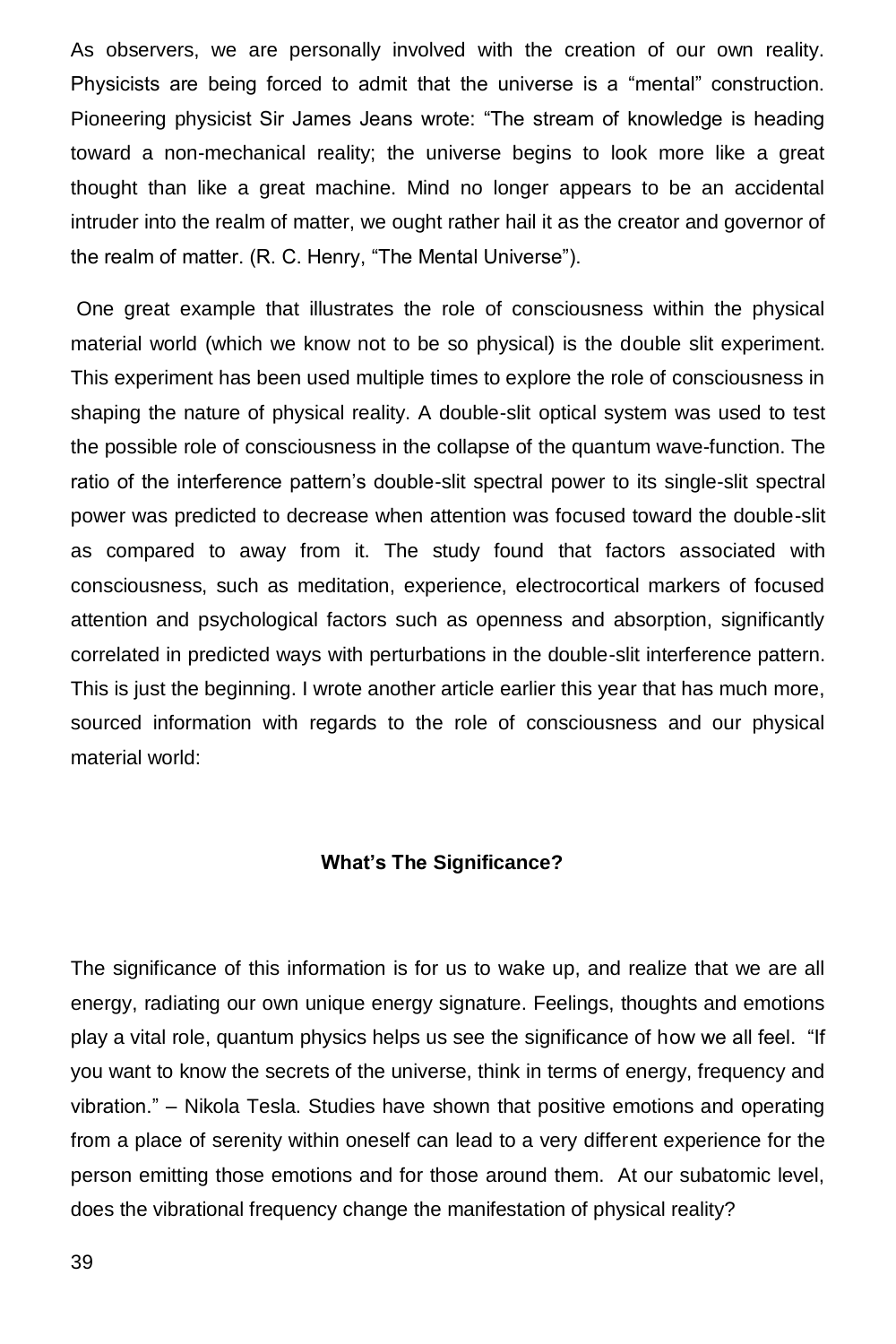If so, in what way? We know that when an atom changes its state, it absorbs or emits electromagnetic frequencies, which are responsible for changing its state. Do different states of emotion, perception and feelings result in different electromagnetic frequencies? Yes! This has been proven. "Space is just a construct that gives the illusion that there are separate objects".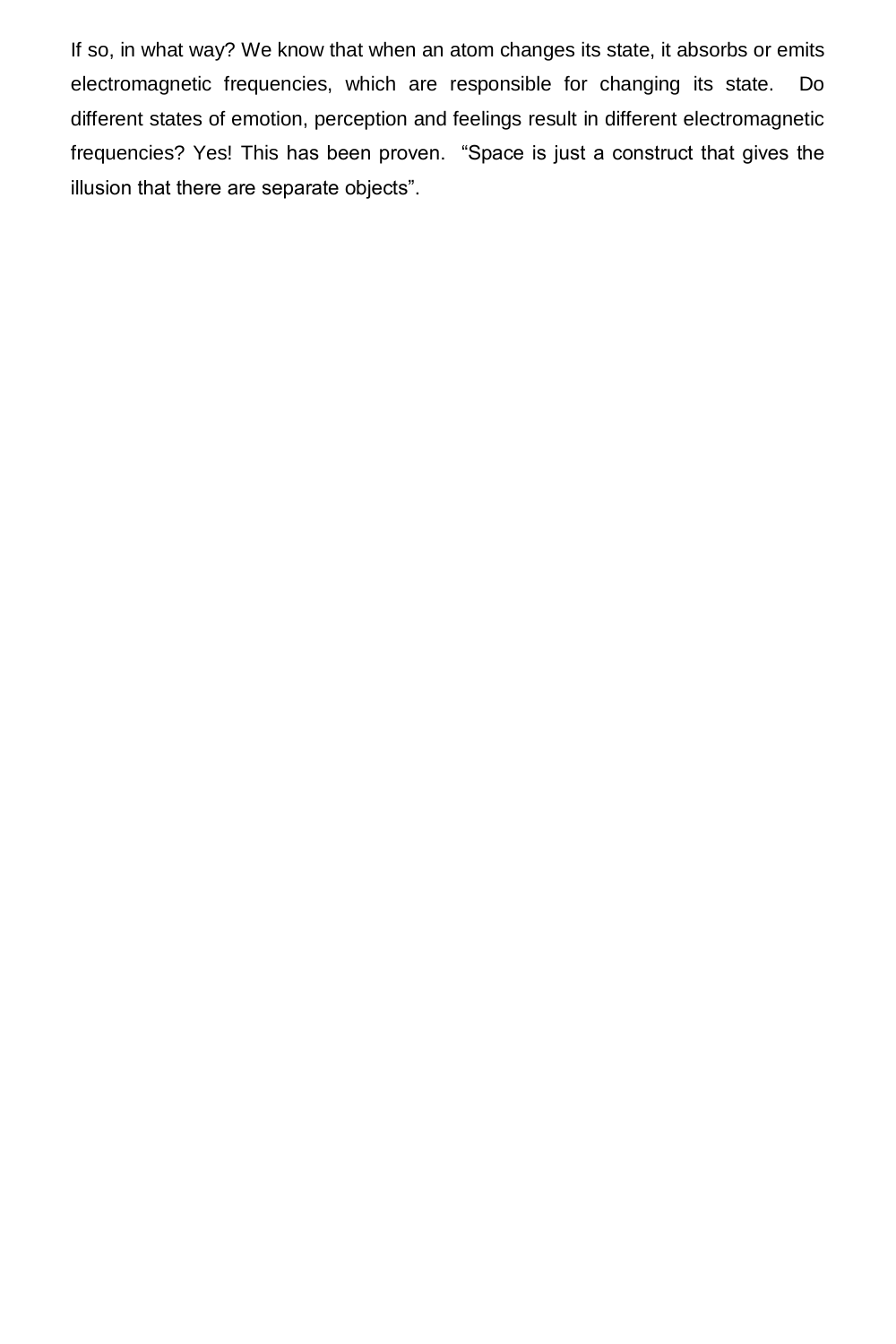#### **BIBLIOGRAPHY**

#### **Other Resources Books**

Cosmology: philosophy and physics by Alexis Karpouzos Questioning the Scientific Worldview by Thomas J. McFarlane The Consciousness Revolution by Ervin Laszlo, The New Science and Spirituality Reader by Ervin Laszlo, The Tao of Physics by Fritjof Capra Maps of Consciousness by Ralph Metzner, The Structure of Scientific Revolutions by Thomas Kuhn A Study of History by Arnold Toynbee The Passion of the Western Mind by Richard Tarnas The Social Construction of Reality by Peter Berger Laws of Form by G. Spencer-Brown Monadology by Leibniz Albert Einstein - The Merging of Spirit and Science Aristotle , Metaphysics Immanuel Kant Quotes on Metaphysics Bertrand Russell's Theory of Knowledge Friedrich Nietzsche , The Greeks The Perennial Philosophy by Aldous Huxley The Need for a Sacred Science by Seyyed Hossein Nasr Collinson , Fifty Eastern Thinkers Schrödinger E, The Interpretation of Quantum Mechanics